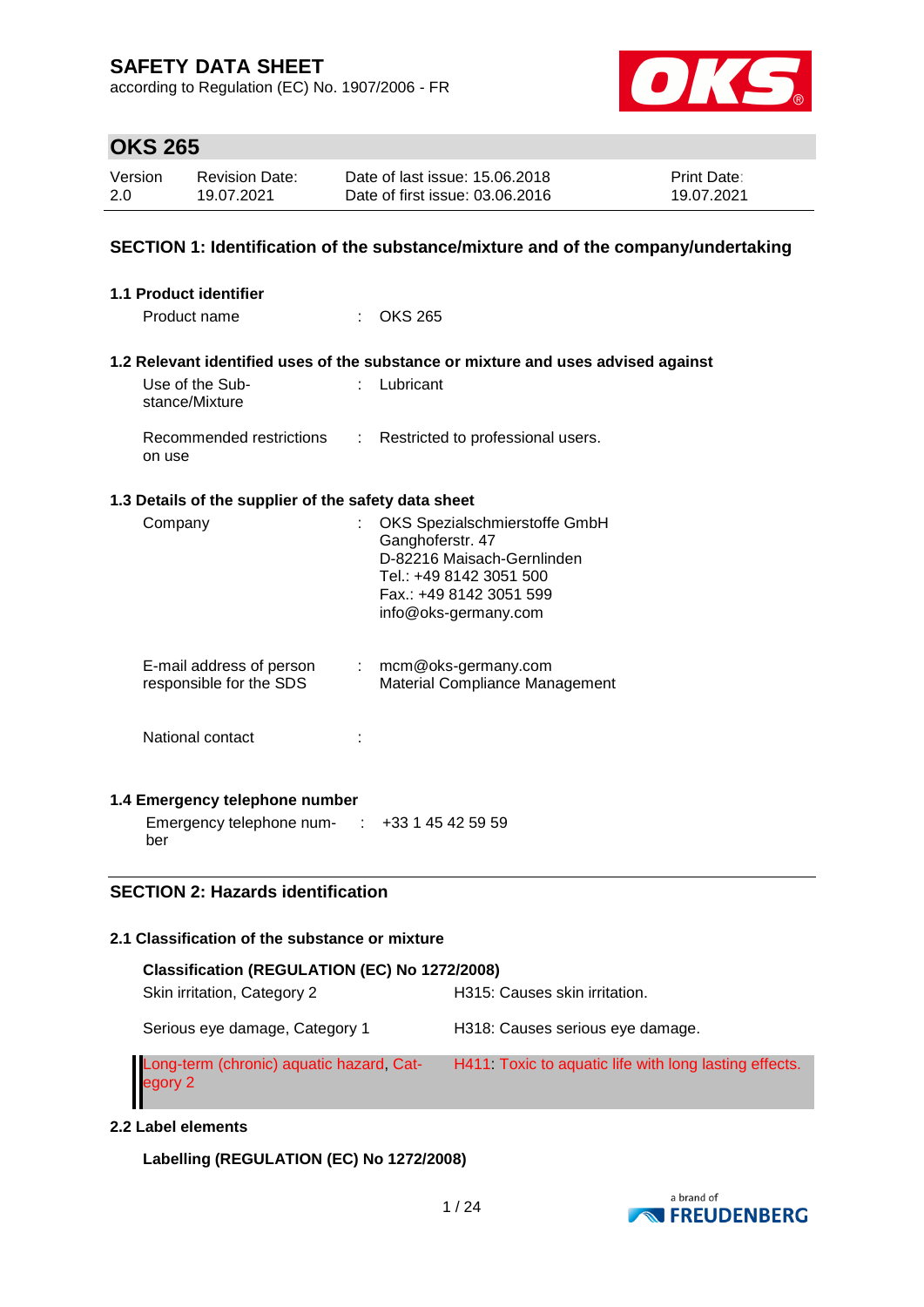**OKS 265**

according to Regulation (EC) No. 1907/2006 - FR



| Version<br>2.0 | <b>Revision Date:</b><br>19.07.2021 | Date of last issue: 15.06.2018<br>Date of first issue: 03.06.2016 |                                                                                                                                                                                                                  | Print Date:<br>19.07.2021 |
|----------------|-------------------------------------|-------------------------------------------------------------------|------------------------------------------------------------------------------------------------------------------------------------------------------------------------------------------------------------------|---------------------------|
|                | Hazard pictograms                   |                                                                   |                                                                                                                                                                                                                  |                           |
|                | Signal word                         | Danger                                                            |                                                                                                                                                                                                                  |                           |
|                | Hazard statements                   | H315<br>H318<br>H411                                              | Causes skin irritation.<br>Causes serious eye damage.<br>Toxic to aquatic life with long lasting effects.                                                                                                        |                           |
|                | Precautionary statements            | <b>Prevention:</b>                                                |                                                                                                                                                                                                                  |                           |
|                |                                     | P <sub>264</sub><br>P273<br>P <sub>280</sub>                      | Wash skin thoroughly after handling.<br>Avoid release to the environment.<br>Wear protective gloves/ eye protection/ face<br>protection.                                                                         |                           |
|                |                                     | <b>Response:</b>                                                  |                                                                                                                                                                                                                  |                           |
|                |                                     |                                                                   | P305 + P351 + P338 + P310 IF IN EYES: Rinse cautiously<br>with water for several minutes. Remove<br>contact lenses, if present and easy to do.<br>Continue rinsing. Immediately call a<br>POISON CENTER/ doctor. |                           |
|                |                                     | P332 + P313                                                       | If skin irritation occurs: Get medical advice/<br>attention.                                                                                                                                                     |                           |
|                |                                     | P391                                                              | Collect spillage.                                                                                                                                                                                                |                           |

Hazardous components which must be listed on the label: calcium dihydroxide

#### **2.3 Other hazards**

This substance/mixture contains no components considered to be either persistent, bioaccumulative and toxic (PBT), or very persistent and very bioaccumulative (vPvB) at levels of 0.1% or higher.

## **SECTION 3: Composition/information on ingredients**

#### **3.2 Mixtures**

Chemical nature : lithium soap

solid lubricant Synthetic hydrocarbon oil

#### **Components**

| Chemical name       | CAS-No.<br>EC-No.<br>Index-No.<br><b>Registration number</b> | <b>Classification</b> | Concentration<br>limits<br>M-Factor<br><b>Notes</b> | Concentration<br>(% w/w) |
|---------------------|--------------------------------------------------------------|-----------------------|-----------------------------------------------------|--------------------------|
| calcium dihydroxide | 1305-62-0                                                    | Skin Irrit.2; H315    |                                                     | $>= 10 - 20$             |

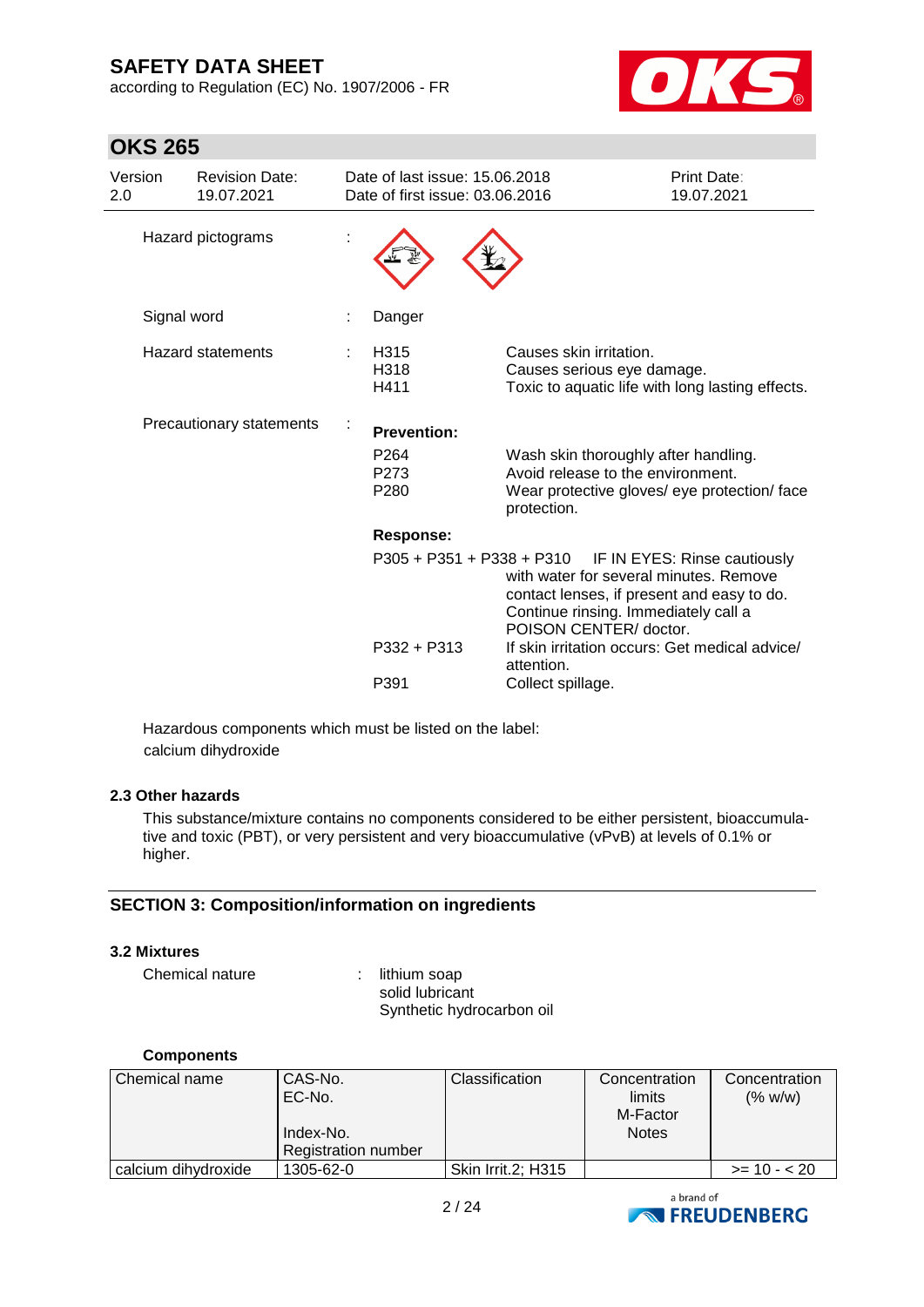according to Regulation (EC) No. 1907/2006 - FR



# **OKS 265**

| Version<br>$2.0^{\circ}$ | <b>Revision Date:</b><br>19.07.2021 |                                                                            | Date of last issue: 15,06,2018<br>Date of first issue: 03.06.2016 | Print Date:<br>19.07.2021 |                 |  |
|--------------------------|-------------------------------------|----------------------------------------------------------------------------|-------------------------------------------------------------------|---------------------------|-----------------|--|
|                          |                                     | 215-137-3<br>01-2119475151-45-<br>XXXX                                     | Eye Dam.1; H318<br><b>STOT SE3; H335</b>                          |                           |                 |  |
| dizinc pyrophosphate     |                                     | 7446-26-6<br>231-203-4<br>01-2120768152-56-<br>XXXX                        | Aquatic Acute1;<br>H400<br>Aquatic Chronic1;<br>H410              | M-Factor: 1/1             | $>= 2.5 - < 10$ |  |
| zinc oxide               |                                     | 1314-13-2<br>215-222-5<br>030-013-00-7<br>01-2119463881-32-<br><b>XXXX</b> | Aquatic Acute1;<br>H400<br>Aquatic Chronic1;<br>H410              | M-Factor: 1/1             | $>= 0.25 - 1$   |  |

For explanation of abbreviations see section 16.

## **SECTION 4: First aid measures**

#### **4.1 Description of first aid measures**

| If inhaled              | Remove person to fresh air. If signs/symptoms continue, get<br>medical attention.<br>Keep patient warm and at rest.<br>If unconscious, place in recovery position and seek medical<br>advice.<br>Keep respiratory tract clear.<br>If breathing is irregular or stopped, administer artificial respira-<br>tion. |
|-------------------------|-----------------------------------------------------------------------------------------------------------------------------------------------------------------------------------------------------------------------------------------------------------------------------------------------------------------|
| In case of skin contact | Take off all contaminated clothing immediately.<br>Wash off immediately with soap and plenty of water.<br>Get medical attention immediately if irritation develops and<br>persists.<br>Wash clothing before reuse.<br>Thoroughly clean shoes before reuse.                                                      |
| In case of eye contact  | : Rinse immediately with plenty of water, also under the eyelids,<br>for at least 10 minutes.<br>Get medical attention immediately.                                                                                                                                                                             |
| If swallowed            | Move the victim to fresh air.<br>If unconscious, place in recovery position and seek medical<br>advice.<br>Keep respiratory tract clear.<br>Do not induce vomiting without medical advice.<br>Never give anything by mouth to an unconscious person.                                                            |

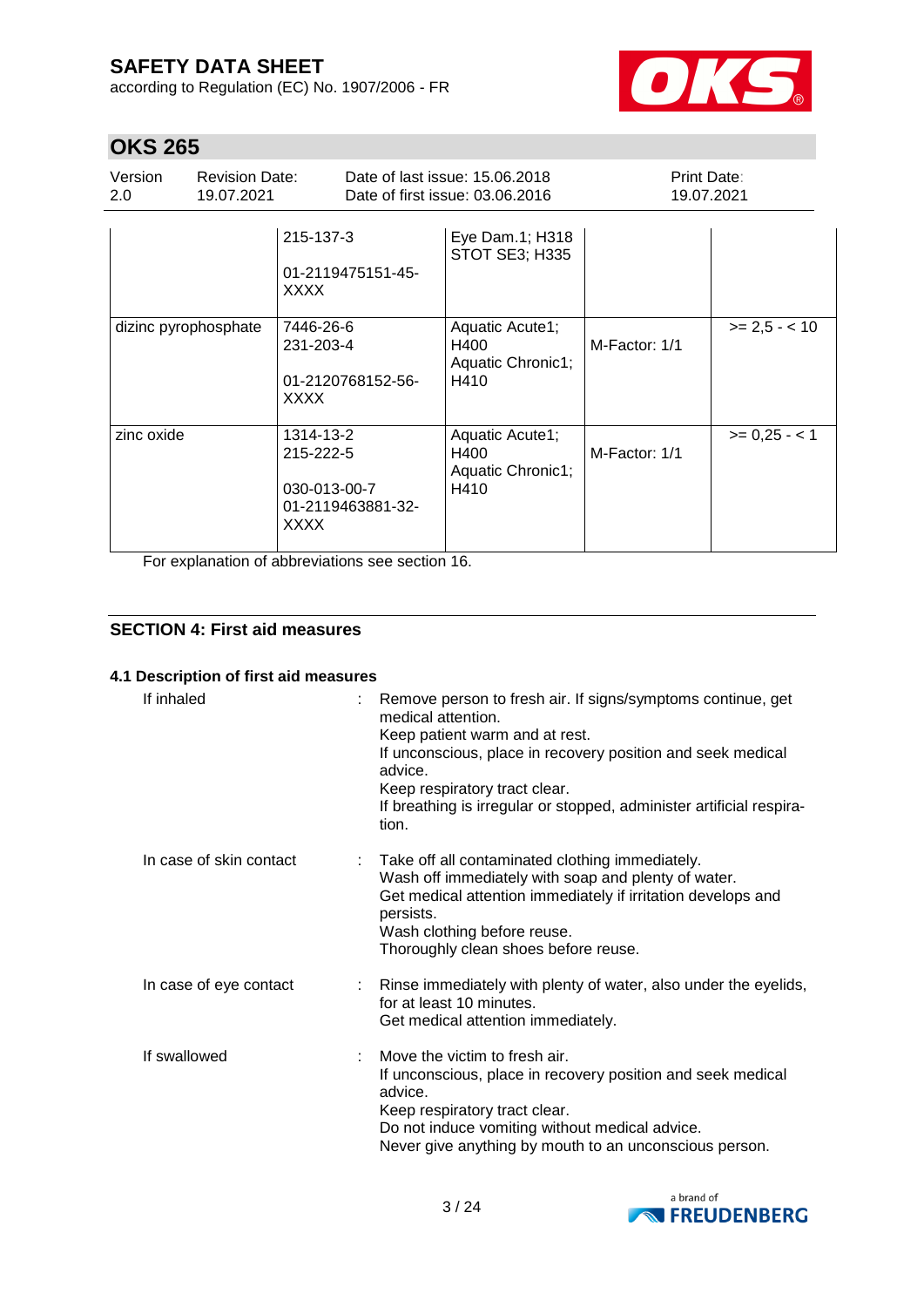according to Regulation (EC) No. 1907/2006 - FR



## **OKS 265**

| Version<br>2.0 | <b>Revision Date:</b><br>19.07.2021 | Date of last issue: 15.06.2018<br>Date of first issue: 03.06.2016                                                                                 | Print Date:<br>19.07.2021 |
|----------------|-------------------------------------|---------------------------------------------------------------------------------------------------------------------------------------------------|---------------------------|
|                |                                     | 4.2 Most important symptoms and effects, both acute and delayed                                                                                   |                           |
| Symptoms       |                                     | : Skin contact may provoke the following symptoms:<br>Erythema<br>Allergic appearance                                                             |                           |
| <b>Risks</b>   |                                     | : Causes skin irritation.<br>May cause an allergic skin reaction.                                                                                 |                           |
|                |                                     | 4.3 Indication of any immediate medical attention and special treatment needed                                                                    |                           |
| Treatment      |                                     | : The first aid procedure should be established in consultation<br>with the doctor responsible for industrial medicine.<br>Treat symptomatically. |                           |

## **SECTION 5: Firefighting measures**

#### **5.1 Extinguishing media** Suitable extinguishing media : Use water spray, alcohol-resistant foam, dry chemical or carbon dioxide. Unsuitable extinguishing media : High volume water jet **5.2 Special hazards arising from the substance or mixture** Hazardous combustion prod- : ucts Carbon oxides Sulphur oxides Oxides of phosphorus Halogenated compounds Metal oxides **5.3 Advice for firefighters** Special protective equipment : for firefighters In the event of fire, wear self-contained breathing apparatus. Use personal protective equipment. Exposure to decomposition products may be a hazard to health. Further information : Standard procedure for chemical fires. Collect contaminated fire extinguishing water separately. This must not be discharged into drains.

## **SECTION 6: Accidental release measures**

#### **6.1 Personal precautions, protective equipment and emergency procedures**

Personal precautions : Evacuate personnel to safe areas. Use the indicated respiratory protection if the occupational exposure limit is exceeded and/or in case of product release (dust). Do not breathe vapours, aerosols.

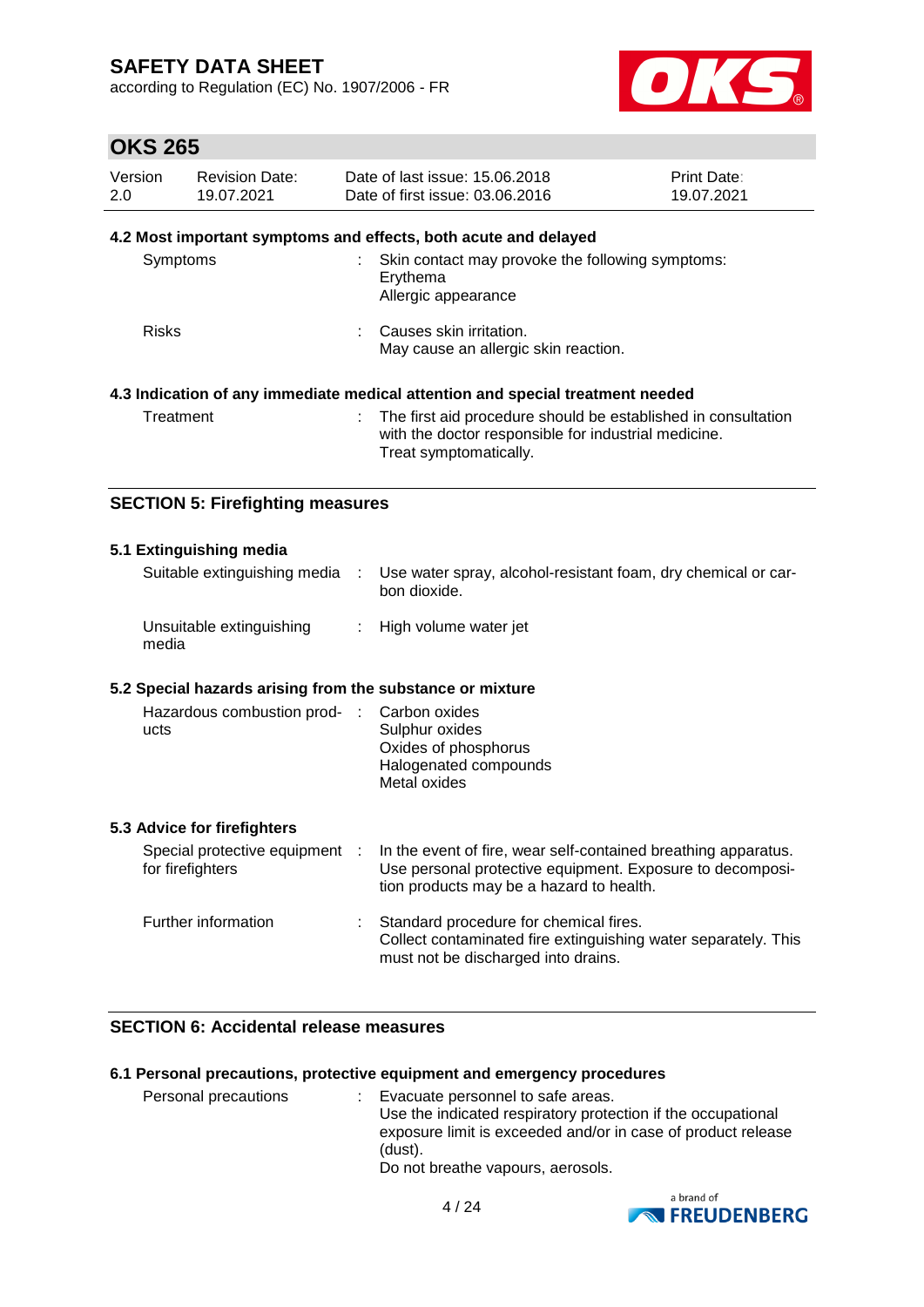according to Regulation (EC) No. 1907/2006 - FR



# **OKS 265**

| Version<br>2.0                                                                                                                                                                         | <b>Revision Date:</b><br>19.07.2021 |  | Date of last issue: 15.06.2018<br>Date of first issue: 03.06.2016                                                                                      | <b>Print Date:</b><br>19.07.2021 |  |  |
|----------------------------------------------------------------------------------------------------------------------------------------------------------------------------------------|-------------------------------------|--|--------------------------------------------------------------------------------------------------------------------------------------------------------|----------------------------------|--|--|
|                                                                                                                                                                                        |                                     |  | Refer to protective measures listed in sections 7 and 8.                                                                                               |                                  |  |  |
| <b>6.2 Environmental precautions</b><br>Environmental precautions                                                                                                                      |                                     |  | : Do not allow contact with soil, surface or ground water.<br>If the product contaminates rivers and lakes or drains inform<br>respective authorities. |                                  |  |  |
| 6.3 Methods and material for containment and cleaning up<br>: Clean up promptly by sweeping or vacuum.<br>Methods for cleaning up<br>Keep in suitable, closed containers for disposal. |                                     |  |                                                                                                                                                        |                                  |  |  |
|                                                                                                                                                                                        |                                     |  |                                                                                                                                                        |                                  |  |  |

## **6.4 Reference to other sections**

For personal protection see section 8.

## **SECTION 7: Handling and storage**

#### **7.1 Precautions for safe handling**

| Advice on safe handling                          | Avoid contact with skin and eyes.<br>For personal protection see section 8.<br>Persons with a history of skin sensitisation problems or asth-<br>ma, allergies, chronic or recurrent respiratory disease should<br>not be employed in any process in which this mixture is being<br>used.<br>Smoking, eating and drinking should be prohibited in the ap-<br>plication area.<br>Wash hands and face before breaks and immediately after<br>handling the product.<br>Do not get in eyes or mouth or on skin.<br>Do not get on skin or clothing.<br>Do not ingest.<br>Do not repack.<br>These safety instructions also apply to empty packaging which<br>may still contain product residues. |
|--------------------------------------------------|--------------------------------------------------------------------------------------------------------------------------------------------------------------------------------------------------------------------------------------------------------------------------------------------------------------------------------------------------------------------------------------------------------------------------------------------------------------------------------------------------------------------------------------------------------------------------------------------------------------------------------------------------------------------------------------------|
|                                                  | Keep container closed when not in use.                                                                                                                                                                                                                                                                                                                                                                                                                                                                                                                                                                                                                                                     |
| Hygiene measures                                 | Wash face, hands and any exposed skin thoroughly after<br>handling.                                                                                                                                                                                                                                                                                                                                                                                                                                                                                                                                                                                                                        |
|                                                  | 7.2 Conditions for safe storage, including any incompatibilities                                                                                                                                                                                                                                                                                                                                                                                                                                                                                                                                                                                                                           |
| Requirements for storage<br>areas and containers | : Store in original container. Keep container closed when not in<br>use. Keep in a dry, cool and well-ventilated place. Containers<br>which are opened must be carefully resealed and kept upright                                                                                                                                                                                                                                                                                                                                                                                                                                                                                         |

#### **7.3 Specific end use(s)**

Specific use(s) : Specific instructions for handling, not required.

to prevent leakage. Store in accordance with the particular national regulations. Keep in properly labelled containers.

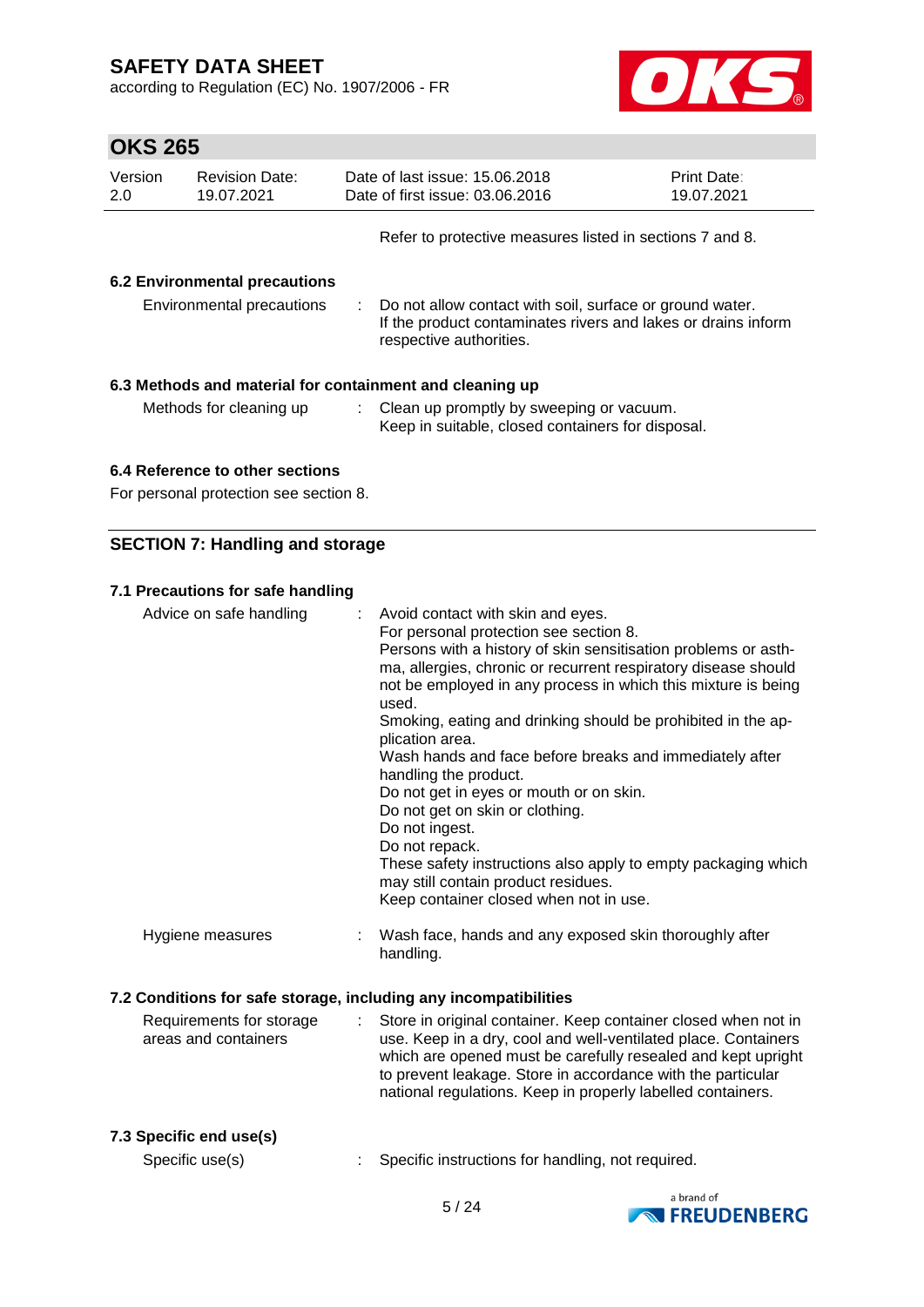according to Regulation (EC) No. 1907/2006 - FR



# **OKS 265**

| Version | Revision Date: | Date of last issue: 15,06,2018  | <b>Print Date:</b> |
|---------|----------------|---------------------------------|--------------------|
| -2.0    | 19.07.2021     | Date of first issue: 03.06.2016 | 19.07.2021         |

## **SECTION 8: Exposure controls/personal protection**

## **8.1 Control parameters**

## **Occupational Exposure Limits**

| Components          | CAS-No.                    | Value type (Form<br>of exposure) | Control parameters | <b>Basis</b>       |  |
|---------------------|----------------------------|----------------------------------|--------------------|--------------------|--|
| calcium dihydrox-   | 1305-62-0                  | <b>TWA (Respirable</b>           | 1 $mg/m3$          | 2017/164/EU        |  |
| ide                 |                            | fraction)                        |                    | $(2017 - 02 - 01)$ |  |
| Further information | Indicative                 |                                  |                    |                    |  |
|                     |                            | STEL (Respira-                   | $4$ mg/m $3$       | 2017/164/EU        |  |
|                     |                            | ble fraction)                    |                    | $(2017 - 02 - 01)$ |  |
| Further information | Indicative                 |                                  |                    |                    |  |
|                     |                            | <b>VME</b> (Alveolar             | 1 $mg/m3$          | FR VLE             |  |
|                     |                            | fraction)                        |                    | $(2019-10-02)$     |  |
| Further information | Indicative exposure limits |                                  |                    |                    |  |
|                     |                            | VLCT (VLE) (Al-                  | $4$ mg/m $3$       | FR VLE             |  |
|                     |                            | veolar fraction)                 |                    | $(2019-10-02)$     |  |
| Further information | Indicative exposure limits |                                  |                    |                    |  |
| zinc oxide          | 1314-13-2                  | VME (Fumes)                      | $5$ mg/m $3$       | FR VLE             |  |
|                     |                            |                                  |                    | $(2012 - 05 - 10)$ |  |
| Further information | Indicative exposure limits |                                  |                    |                    |  |
|                     |                            | VME (Dust)                       | $10$ mg/m $3$      | FR VLE             |  |
|                     |                            |                                  |                    | $(2012 - 05 - 10)$ |  |
| Further information | Indicative exposure limits |                                  |                    |                    |  |

#### **Derived No Effect Level (DNEL) according to Regulation (EC) No. 1907/2006:**

| Substance name                                                                   | End Use | <b>Exposure routes</b> | Potential health ef-<br>fects | Value            |
|----------------------------------------------------------------------------------|---------|------------------------|-------------------------------|------------------|
| calcium dihydroxide                                                              | Workers | Inhalation             | Long-term local ef-<br>fects  | 1 $mg/m3$        |
|                                                                                  | Workers | Inhalation             | Acute local effects           | $4$ mg/m $3$     |
| dizinc pyrophosphate                                                             | Workers | Skin contact           | Long-term systemic<br>effects | 192 mg/kg        |
|                                                                                  | Workers | Inhalation             | Long-term systemic<br>effects | 13,5 mg/m3       |
| thiodiethylene bis[3-<br>(3,5-di-tert-butyl-4-<br>hydroxy-<br>phenyl)propionate] | Workers | Inhalation             | Long-term systemic<br>effects | $3$ mg/m $3$     |
|                                                                                  | Workers | Inhalation             | Acute systemic ef-<br>fects   | $3$ mg/m $3$     |
|                                                                                  | Workers | Skin contact           | Long-term systemic<br>effects | 13,8 mg/kg       |
| zinc oxide                                                                       | Workers | Inhalation             | Long-term systemic<br>effects | $5 \text{ mg/m}$ |
|                                                                                  | Workers | Inhalation             | Long-term local ef-<br>fects  | $0,5$ mg/m $3$   |

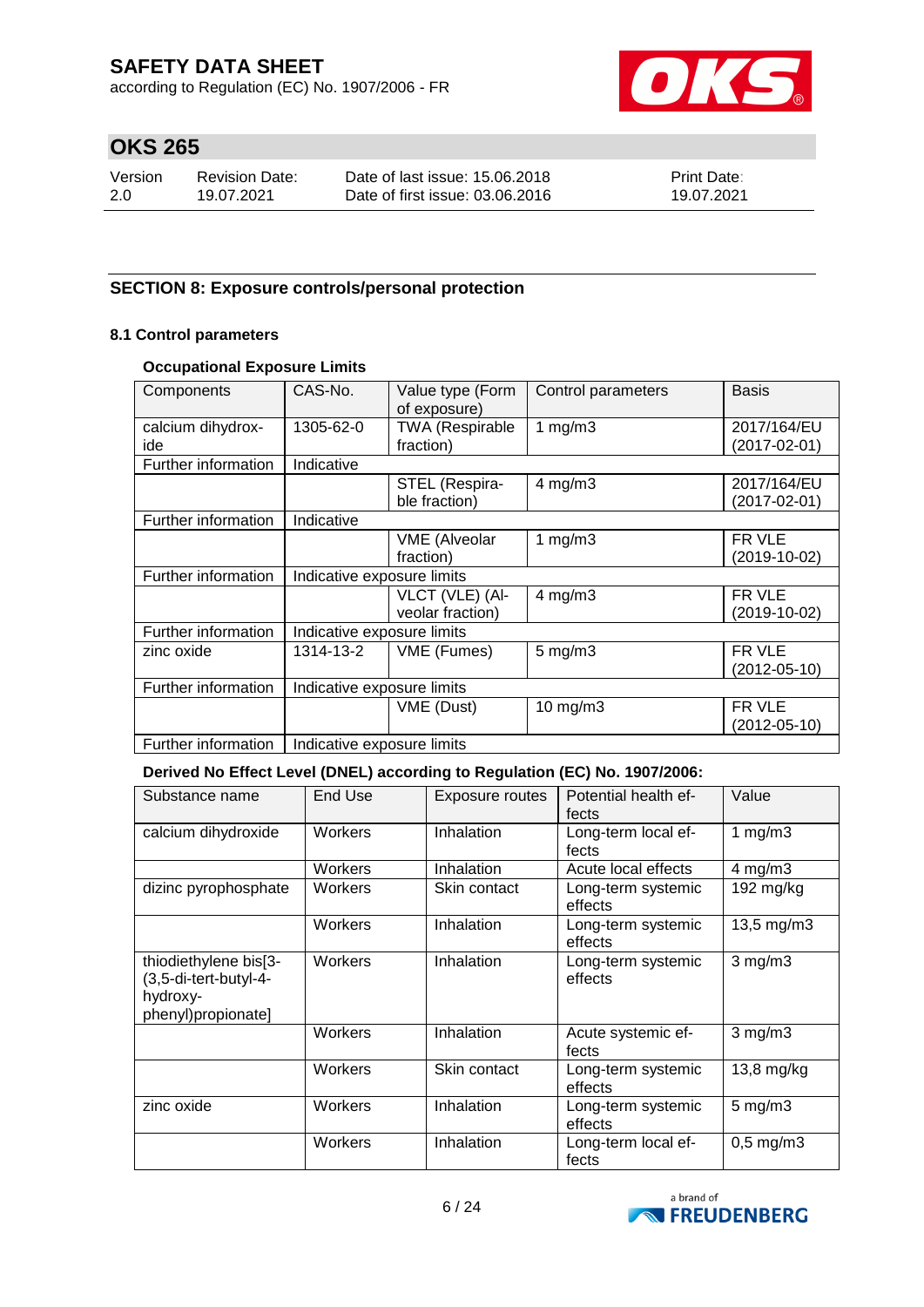according to Regulation (EC) No. 1907/2006 - FR



# **OKS 265**

| Version<br>2.0 | <b>Revision Date:</b><br>19.07.2021                                         |         |      | Date of last issue: 15.06.2018<br>Date of first issue: 03.06.2016 |                                                                                      | Print Date:<br>19.07.2021 |
|----------------|-----------------------------------------------------------------------------|---------|------|-------------------------------------------------------------------|--------------------------------------------------------------------------------------|---------------------------|
|                |                                                                             | Workers |      | Skin contact                                                      | Long-term systemic<br>effects                                                        | 83 mg/kg                  |
|                |                                                                             |         |      |                                                                   | Predicted No Effect Concentration (PNEC) according to Regulation (EC) No. 1907/2006: |                           |
|                | Substance name                                                              |         |      | <b>Environmental Compartment</b>                                  |                                                                                      | Value                     |
|                | calcium dihydroxide                                                         |         |      | Fresh water                                                       |                                                                                      | 0,49 mg/l                 |
|                |                                                                             |         |      | Marine water                                                      |                                                                                      | $0,32$ mg/l               |
|                |                                                                             |         |      | Intermittent use/release                                          |                                                                                      | $0,49$ mg/l               |
|                |                                                                             |         |      | Microbiological Activity in Sewage Treat-<br>ment Systems         |                                                                                      | $3$ mg/l                  |
|                |                                                                             |         | Soil |                                                                   |                                                                                      | 1080 mg/kg                |
|                | dizinc pyrophosphate                                                        |         |      | Fresh water                                                       |                                                                                      | $0,233 \mu g/l$           |
|                |                                                                             |         |      | Marine water                                                      |                                                                                      | $0,0233 \mu g/l$          |
|                |                                                                             |         |      | Sewage treatment plant                                            |                                                                                      | 0,052 mg/l                |
|                |                                                                             |         |      | Fresh water sediment                                              |                                                                                      | 25,6 mg/kg                |
|                |                                                                             |         |      | Marine sediment                                                   |                                                                                      | 2,56 mg/kg                |
|                |                                                                             |         | Soil |                                                                   |                                                                                      | 5,13 mg/kg                |
|                | thiodiethylene bis[3-(3,5-di-tert-<br>butyl-4-<br>hydroxyphenyl)propionate] |         |      | Sewage treatment plant                                            |                                                                                      | $1$ mg/l                  |
|                | zinc oxide                                                                  |         |      | Fresh water                                                       |                                                                                      | 0,0206 mg/l               |
|                |                                                                             |         |      | Marine water                                                      |                                                                                      | 0,0061 mg/l               |
|                |                                                                             |         |      | Microbiological Activity in Sewage Treat-<br>ment Systems         |                                                                                      | $0,100$ mg/l              |
|                |                                                                             |         |      | Fresh water sediment                                              |                                                                                      | 117,8 mg/kg               |
|                |                                                                             |         |      | Marine sediment                                                   |                                                                                      | 56,5 mg/kg                |
|                |                                                                             |         | Soil |                                                                   |                                                                                      | 35,6 mg/kg                |
|                |                                                                             |         |      |                                                                   |                                                                                      |                           |

#### **8.2 Exposure controls**

| <b>Engineering measures</b>                                           |                                                                                                                                                                                                                                                                                                                                             |
|-----------------------------------------------------------------------|---------------------------------------------------------------------------------------------------------------------------------------------------------------------------------------------------------------------------------------------------------------------------------------------------------------------------------------------|
| none                                                                  |                                                                                                                                                                                                                                                                                                                                             |
| Personal protective equipment                                         |                                                                                                                                                                                                                                                                                                                                             |
| Eye protection                                                        | Tightly fitting safety goggles                                                                                                                                                                                                                                                                                                              |
| Hand protection<br>Material<br>Break through time<br>Protective index | Nitrile rubber<br>$:$ > 10 min<br>$\therefore$ Class 1                                                                                                                                                                                                                                                                                      |
| Remarks                                                               | Wear protective gloves. The break through time depends<br>amongst other things on the material, the thickness and the<br>type of glove and therefore has to be measured for each<br>case.<br>The selected protective gloves have to satisfy the specifica-<br>tions of Regulation (EU) 2016/425 and the standard EN 374<br>derived from it. |
| Respiratory protection                                                | Not required; except in case of aerosol formation.                                                                                                                                                                                                                                                                                          |
| Filter type                                                           | Filter type A-P                                                                                                                                                                                                                                                                                                                             |
|                                                                       |                                                                                                                                                                                                                                                                                                                                             |

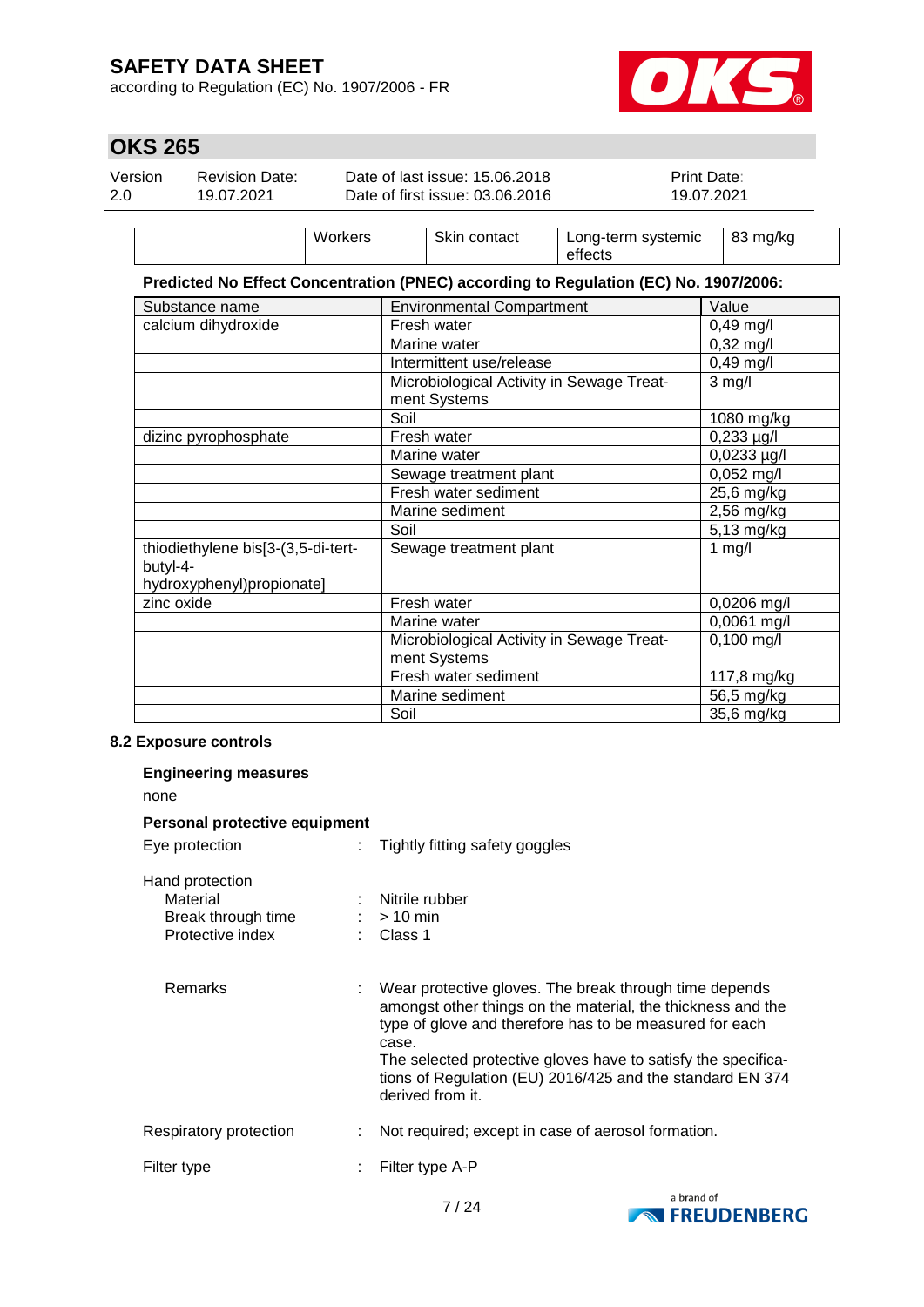according to Regulation (EC) No. 1907/2006 - FR



# **OKS 265**

| Version | <b>Revision Date:</b> | Date of last issue: 15.06.2018                                                                                                                                                                                                                                                                                  | <b>Print Date:</b> |
|---------|-----------------------|-----------------------------------------------------------------------------------------------------------------------------------------------------------------------------------------------------------------------------------------------------------------------------------------------------------------|--------------------|
| 2.0     | 19.07.2021            | Date of first issue: 03.06.2016                                                                                                                                                                                                                                                                                 | 19.07.2021         |
|         | Protective measures   | : The type of protective equipment must be selected according<br>to the concentration and amount of the dangerous substance<br>at the specific workplace.<br>Choose body protection in relation to its type, to the concen-<br>tration and amount of dangerous substances, and to the spe-<br>cific work-place. |                    |

## **SECTION 9: Physical and chemical properties**

## **9.1 Information on basic physical and chemical properties**

| Appearance                                          |                  | paste                                                                    |
|-----------------------------------------------------|------------------|--------------------------------------------------------------------------|
| Colour                                              |                  | white                                                                    |
| Odour                                               |                  | odourless                                                                |
| <b>Odour Threshold</b>                              |                  | No data available                                                        |
|                                                     |                  |                                                                          |
| pH                                                  |                  | Not applicable<br>substance/mixture is non-soluble (in water)            |
|                                                     |                  |                                                                          |
| Melting point/range                                 | ÷.               | Not applicable                                                           |
| Boiling point/boiling range                         | ÷                | No data available                                                        |
| Flash point                                         |                  | Not applicable                                                           |
| Evaporation rate                                    |                  | No data available                                                        |
| Flammability (solid, gas)                           | ÷                | <b>Combustible Solids</b>                                                |
| Upper explosion limit / Upper<br>flammability limit | $\sim$ 10 $\sim$ | No data available                                                        |
| Lower explosion limit / Lower<br>flammability limit | $\mathcal{L}$    | No data available                                                        |
| Vapour pressure                                     |                  | < 0,001 hPa (20 $^{\circ}$ C)                                            |
| Relative vapour density                             | ÷                | No data available                                                        |
| Relative density                                    |                  | 1,02 (20 $°C$ )<br>Reference substance: Water<br>The value is calculated |
| Density                                             |                  | 1,02 g/cm3                                                               |

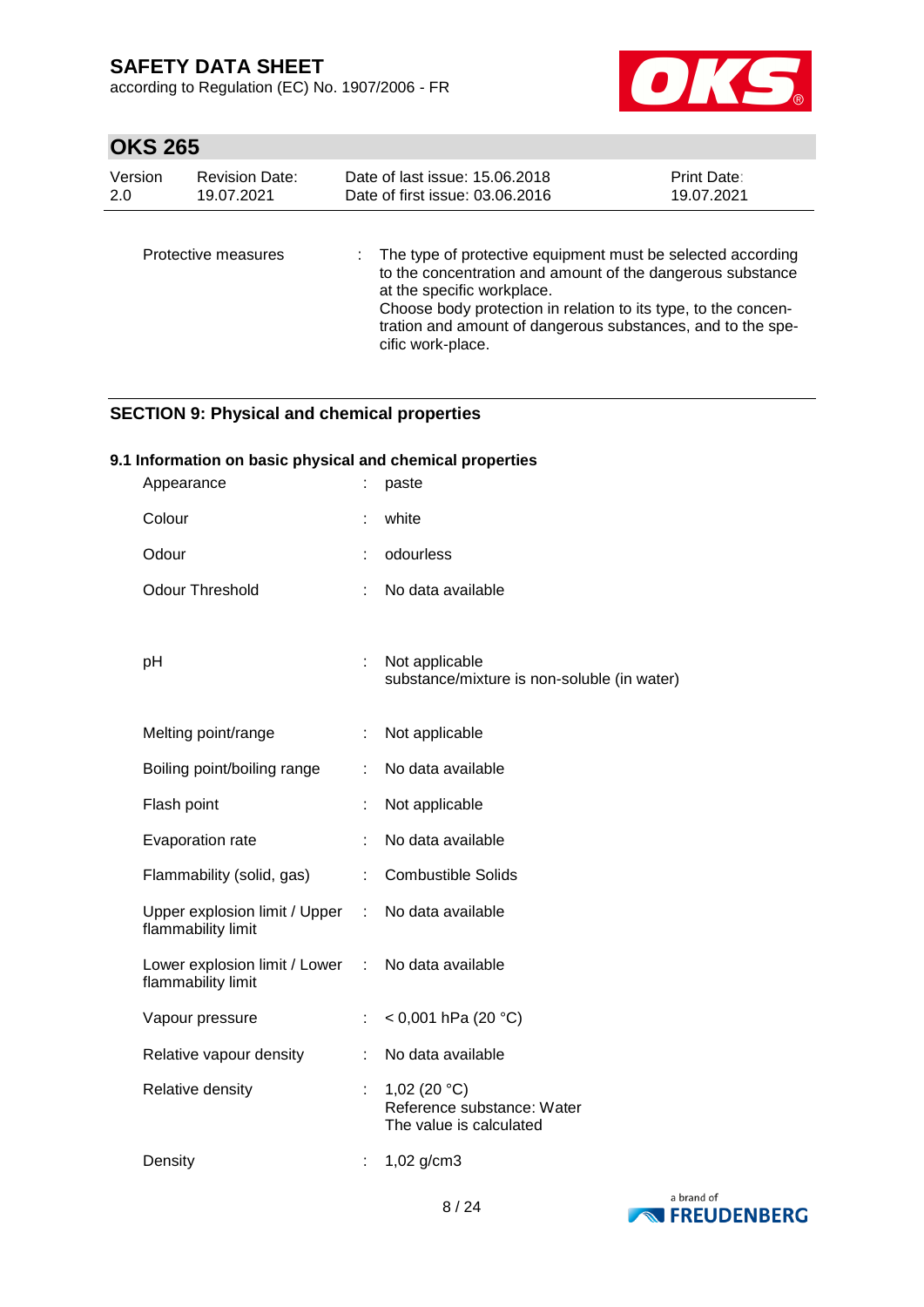according to Regulation (EC) No. 1907/2006 - FR



# **OKS 265**

| Version<br>2.0 |                     | <b>Revision Date:</b><br>19.07.2021 |   | Date of last issue: 15.06.2018<br>Date of first issue: 03.06.2016 | Print Date:<br>19.07.2021 |
|----------------|---------------------|-------------------------------------|---|-------------------------------------------------------------------|---------------------------|
|                |                     |                                     |   | (20 °C)                                                           |                           |
|                | <b>Bulk density</b> |                                     |   | No data available                                                 |                           |
|                | Solubility(ies)     | Water solubility                    |   | insoluble                                                         |                           |
|                |                     | Solubility in other solvents        | ÷ | No data available                                                 |                           |
|                | octanol/water       | Partition coefficient: n-           |   | No data available                                                 |                           |
|                |                     | Auto-ignition temperature           |   | No data available                                                 |                           |
|                |                     | Decomposition temperature           |   | No data available                                                 |                           |
|                | Viscosity           | Viscosity, dynamic                  |   | No data available                                                 |                           |
|                |                     | Viscosity, kinematic                | ÷ | Not applicable                                                    |                           |
|                |                     | <b>Explosive properties</b>         |   | Not explosive                                                     |                           |
|                |                     | Oxidizing properties                |   | No data available                                                 |                           |
|                |                     | 9.2 Other information               |   |                                                                   |                           |
|                |                     | Sublimation point                   |   | No data available                                                 |                           |
|                | Self-ignition       |                                     |   | No data available                                                 |                           |
|                |                     |                                     |   |                                                                   |                           |

## **SECTION 10: Stability and reactivity**

#### **10.1 Reactivity**

No hazards to be specially mentioned.

#### **10.2 Chemical stability**

Stable under normal conditions.

| 10.3 Possibility of hazardous reactions |  |                                                             |  |  |  |
|-----------------------------------------|--|-------------------------------------------------------------|--|--|--|
| Hazardous reactions                     |  | No dangerous reaction known under conditions of normal use. |  |  |  |
| 10.4 Conditions to avoid                |  |                                                             |  |  |  |
| Conditions to avoid                     |  | No conditions to be specially mentioned.                    |  |  |  |
| 10.5 Incompatible materials             |  |                                                             |  |  |  |
| Materials to avoid                      |  | No materials to be especially mentioned.                    |  |  |  |
|                                         |  |                                                             |  |  |  |

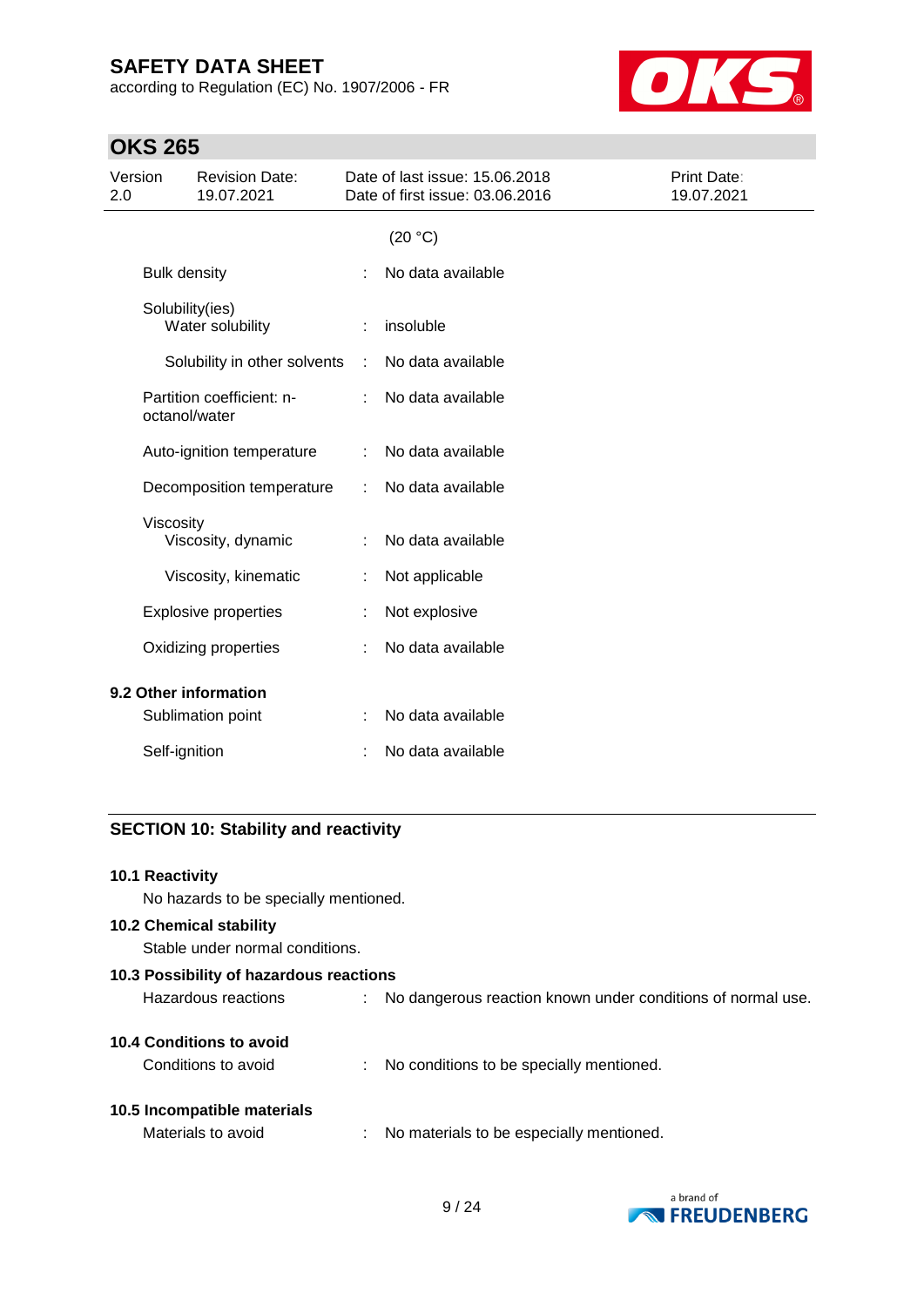according to Regulation (EC) No. 1907/2006 - FR



# **OKS 265**

| Version | <b>Revision Date:</b> | Date of last issue: 15.06.2018  | <b>Print Date:</b> |
|---------|-----------------------|---------------------------------|--------------------|
| 2.0     | 19.07.2021            | Date of first issue: 03.06.2016 | 19.07.2021         |

#### **10.6 Hazardous decomposition products**

Hazardous decomposition : >280 °C danger of forming toxic fluorine-containing pyrolysis products products.

## **SECTION 11: Toxicological information**

| 11.1 Information on toxicological effects   |                             |                                                                                                                                                                                                              |  |  |  |
|---------------------------------------------|-----------------------------|--------------------------------------------------------------------------------------------------------------------------------------------------------------------------------------------------------------|--|--|--|
| <b>Acute toxicity</b>                       |                             |                                                                                                                                                                                                              |  |  |  |
| <b>Product:</b><br>Acute oral toxicity      |                             | : Remarks: This information is not available.                                                                                                                                                                |  |  |  |
| Acute dermal toxicity                       | ÷.                          | Symptoms: Redness, Local irritation                                                                                                                                                                          |  |  |  |
| Components:                                 |                             |                                                                                                                                                                                                              |  |  |  |
| calcium dihydroxide:<br>Acute oral toxicity |                             | : LD50 (Rat, female): $> 2.000$ mg/kg<br>Method: OECD Test Guideline 425<br>GLP: yes<br>Assessment: The substance or mixture has no acute oral tox-<br>icity                                                 |  |  |  |
| Acute inhalation toxicity                   | $\mathbb{Z}^{\mathbb{Z}}$ . | LC50 (Rat, male and female): $> 6,04$ mg/l<br>Exposure time: 4 h<br>Test atmosphere: dust/mist<br>Method: OECD Test Guideline 436<br>GLP: yes                                                                |  |  |  |
| Acute dermal toxicity                       | t.                          | LD50 (Rabbit, male and female): $> 2.500$ mg/kg<br>Method: OECD Test Guideline 402<br>Assessment: The substance or mixture has no acute dermal<br>toxicity                                                   |  |  |  |
| dizinc pyrophosphate:                       |                             |                                                                                                                                                                                                              |  |  |  |
| Acute oral toxicity                         |                             | LD50 (Rat): $> 2.000$ mg/kg<br>Method: OECD Test Guideline 423<br>GLP: yes<br>Assessment: The substance or mixture has no acute oral tox-<br>icity                                                           |  |  |  |
| Acute inhalation toxicity                   |                             | : $LC50 (Rat): > 4,73 mg/l$<br>Exposure time: 4 h<br>Test atmosphere: dust/mist<br>Method: OECD Test Guideline 436<br>GLP: yes<br>Assessment: The substance or mixture has no acute inhala-<br>tion toxicity |  |  |  |

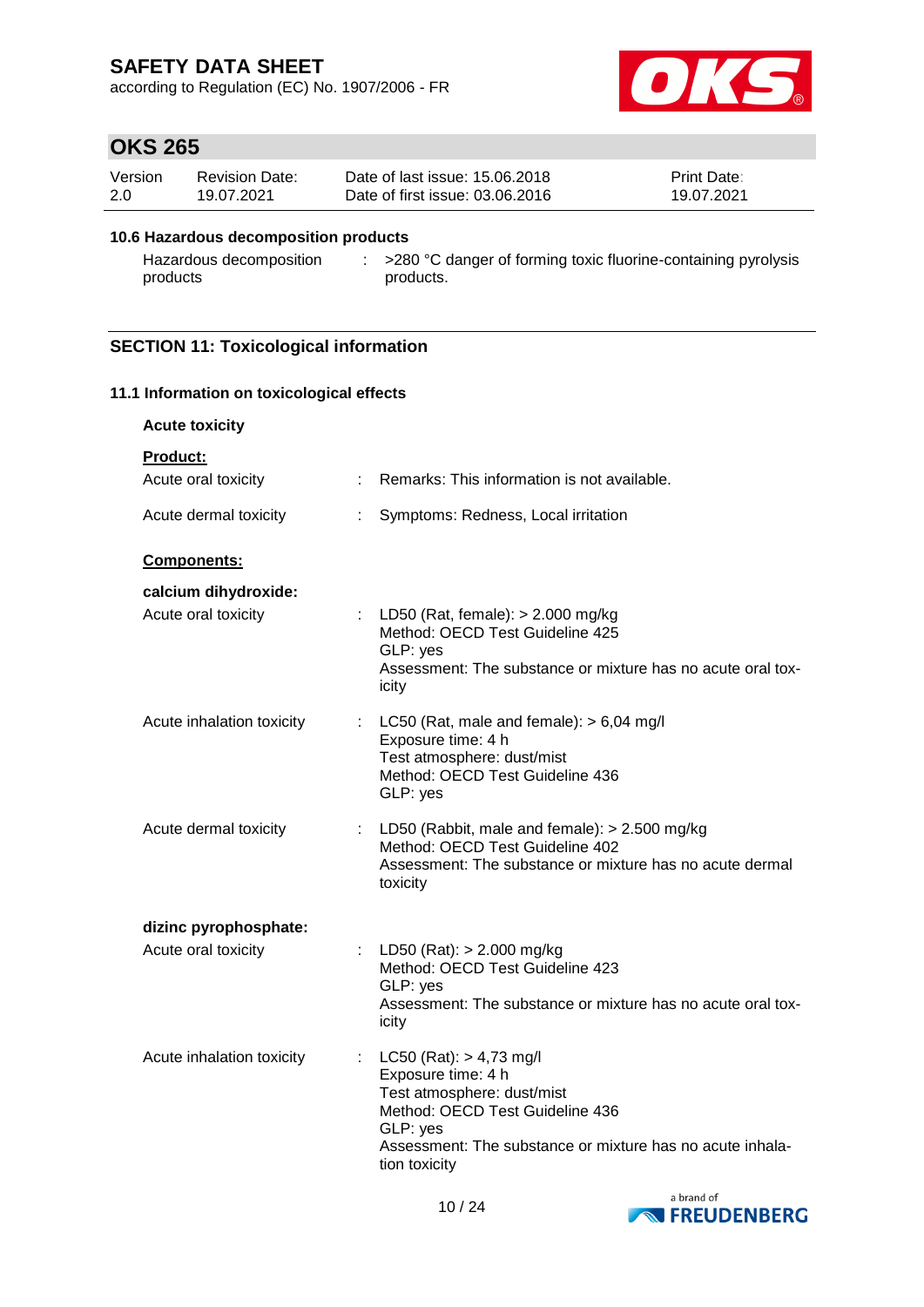according to Regulation (EC) No. 1907/2006 - FR



| Version<br>2.0                            | <b>Revision Date:</b><br>19.07.2021 | Date of last issue: 15.06.2018<br>Date of first issue: 03.06.2016                                                                                                                               | Print Date:<br>19.07.2021 |
|-------------------------------------------|-------------------------------------|-------------------------------------------------------------------------------------------------------------------------------------------------------------------------------------------------|---------------------------|
|                                           | Acute dermal toxicity               | : LD50 (Guinea pig): $> 2.000$ mg/kg<br>Method: OECD Test Guideline 402<br>GLP: yes<br>Assessment: The substance or mixture has no acute dermal<br>toxicity                                     |                           |
|                                           | zinc oxide:                         |                                                                                                                                                                                                 |                           |
|                                           | Acute oral toxicity                 | : LD50 (Rat): $>$ 5.000 mg/kg<br>Method: OECD Test Guideline 401                                                                                                                                |                           |
|                                           | Acute inhalation toxicity           | $LC50$ (Rat): $> 5.7$ mg/l<br>Exposure time: 4 h<br>Test atmosphere: dust/mist<br>Method: OECD Test Guideline 403<br>Assessment: The substance or mixture has no acute inhala-<br>tion toxicity |                           |
|                                           | Acute dermal toxicity               | : LD50 (Rat): $> 2.000$ mg/kg<br>Method: OECD Test Guideline 402<br>GLP: yes<br>Assessment: The substance or mixture has no acute dermal<br>toxicity                                            |                           |
|                                           | <b>Skin corrosion/irritation</b>    |                                                                                                                                                                                                 |                           |
| Product:<br>Remarks                       |                                     | Irritating to skin.                                                                                                                                                                             |                           |
|                                           | Components:                         |                                                                                                                                                                                                 |                           |
| Species<br>Method<br>Result<br><b>GLP</b> | calcium dihydroxide:<br>Assessment  | human skin<br>Irritating to skin.<br><b>OECD Test Guideline 431</b><br>Irritating to skin.<br>yes                                                                                               |                           |
| Species<br>Method<br>Result<br><b>GLP</b> | Assessment                          | Rabbit<br>Irritating to skin.<br><b>OECD Test Guideline 404</b><br>Irritating to skin.<br>yes                                                                                                   |                           |
| Species<br>Method<br>Result<br><b>GLP</b> | dizinc pyrophosphate:<br>Assessment | human skin<br>No skin irritation<br><b>OECD Test Guideline 439</b><br>No skin irritation<br>yes                                                                                                 |                           |

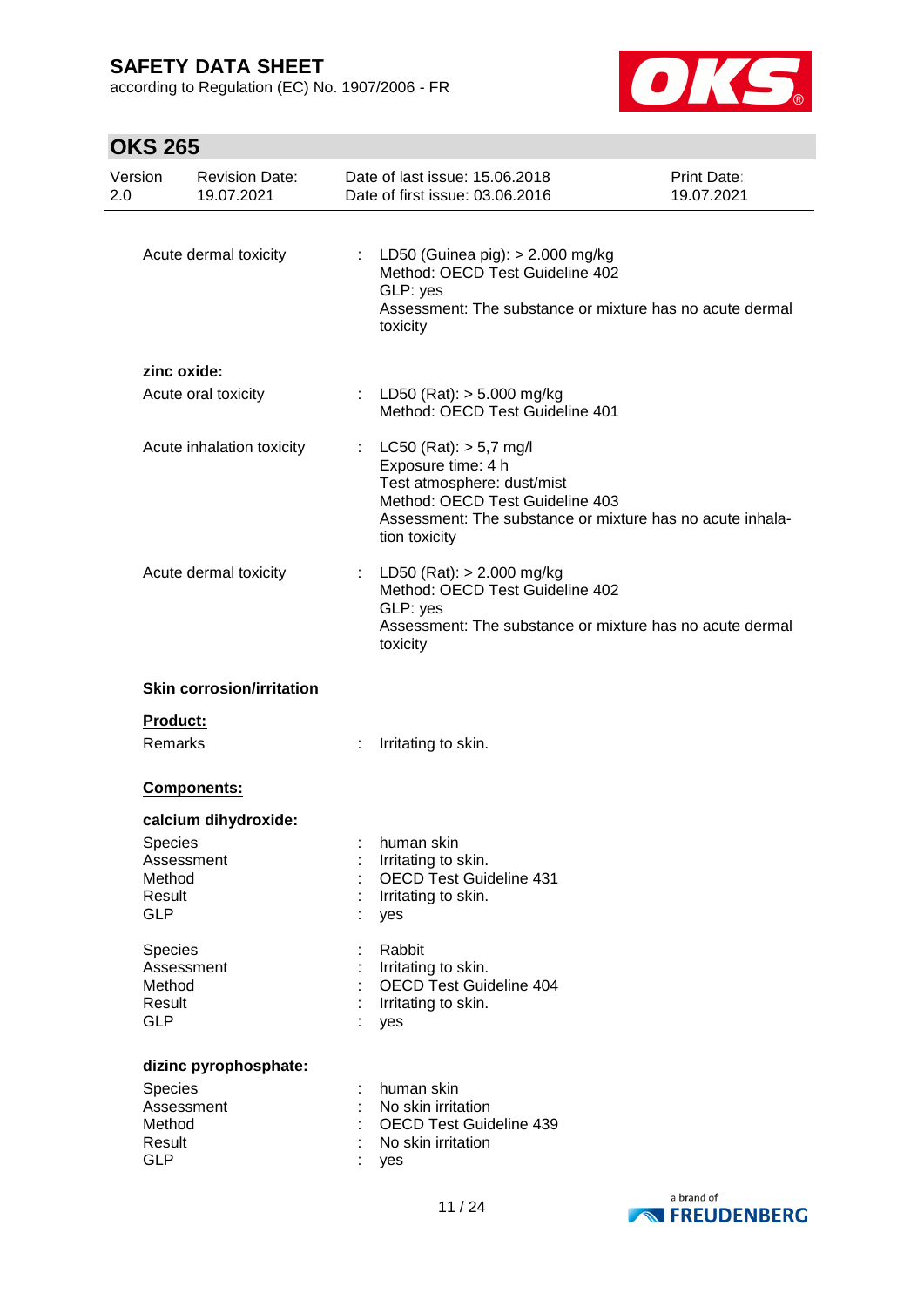according to Regulation (EC) No. 1907/2006 - FR



## **OKS 265**

| Version | <b>Revision Date:</b> | Date of last issue: 15.06.2018  | <b>Print Date:</b> |
|---------|-----------------------|---------------------------------|--------------------|
| 2.0     | 19.07.2021            | Date of first issue: 03.06.2016 | 19.07.2021         |

# **zinc oxide:** Species : Rabbit Assessment : No skin irritation Method : OECD Test Guideline 404 Result : No skin irritation **Serious eye damage/eye irritation Product:** Remarks : Risk of serious damage to eyes. **Components: calcium dihydroxide:** Species : Rabbit Assessment : Risk of serious damage to eyes. Method : OECD Test Guideline 405 Result : Risk of serious damage to eyes. GLP : yes **dizinc pyrophosphate:** Species : Bovine cornea Assessment : No eye irritation Method : OECD Test Guideline 437 Result : No eye irritation GLP : yes **zinc oxide:** Species : Rabbit Assessment : No eye irritation Method : OECD Test Guideline 405 Result : No eye irritation GLP : ves **Respiratory or skin sensitisation Product:** Remarks : This information is not available. **Components: calcium dihydroxide:** Test Type : Local lymph node assay (LLNA) Species : Mouse Assessment : Does not cause skin sensitisation. Method : OECD Test Guideline 429 Result : Does not cause skin sensitisation.

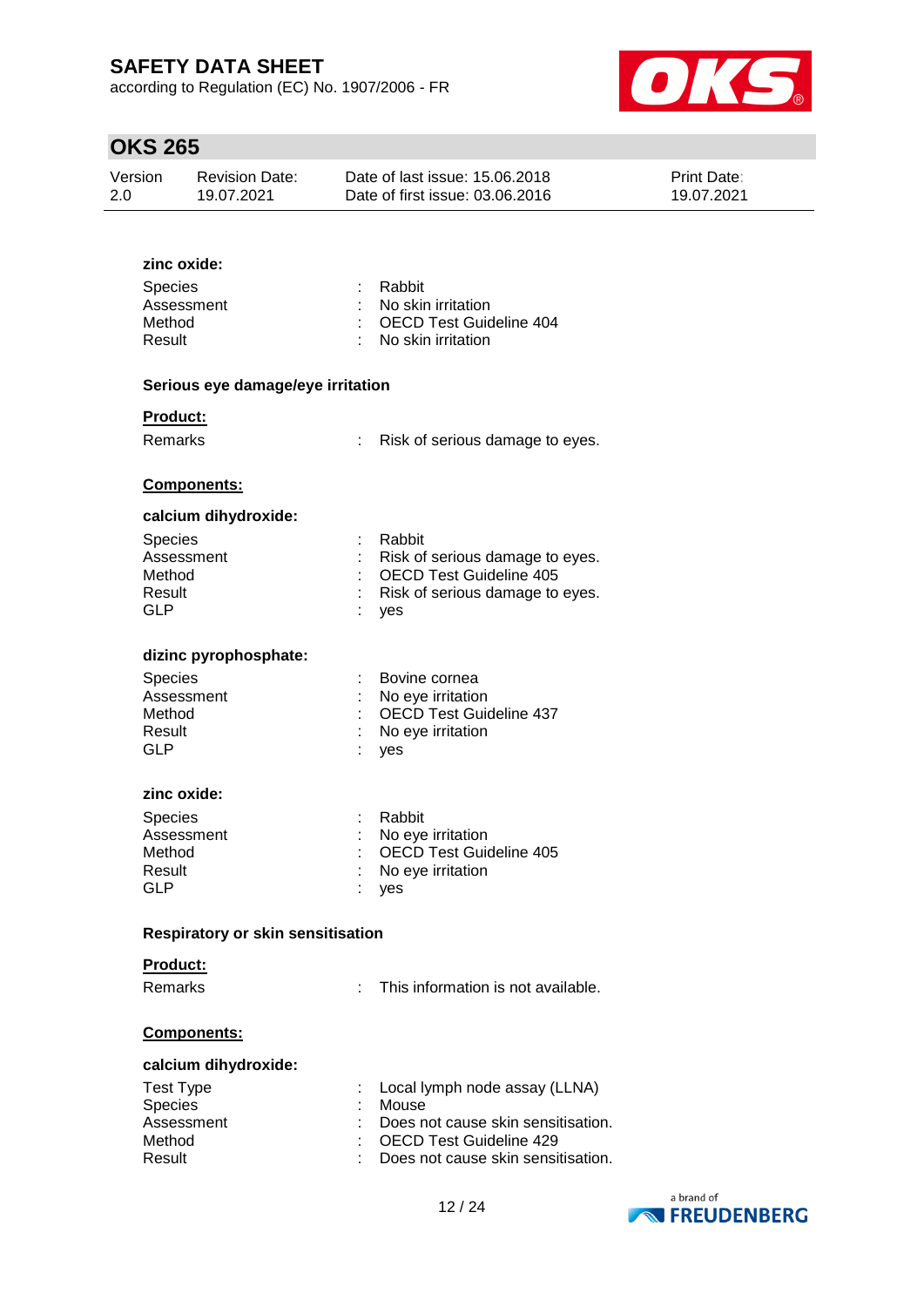according to Regulation (EC) No. 1907/2006 - FR



| <b>OKS 265</b>                                                                                       |                                                       |    |                                                                                                                                                                                             |  |  |
|------------------------------------------------------------------------------------------------------|-------------------------------------------------------|----|---------------------------------------------------------------------------------------------------------------------------------------------------------------------------------------------|--|--|
| Version<br>2.0                                                                                       | <b>Revision Date:</b><br>19.07.2021                   |    | Date of last issue: 15.06.2018<br><b>Print Date:</b><br>Date of first issue: 03.06.2016<br>19.07.2021                                                                                       |  |  |
| <b>GLP</b>                                                                                           |                                                       | ÷  | yes                                                                                                                                                                                         |  |  |
| dizinc pyrophosphate:<br><b>Test Type</b><br>Species<br>Assessment<br>Method<br>Result<br><b>GLP</b> |                                                       |    | Local lymph node assay (LLNA)<br>Mouse<br>Did not cause sensitisation on laboratory animals.<br><b>OECD Test Guideline 429</b><br>Did not cause sensitisation on laboratory animals.<br>yes |  |  |
| Species<br>Method<br>Result<br><b>GLP</b>                                                            | zinc oxide:<br><b>Test Type</b><br>Assessment         |    | <b>Maximisation Test</b><br>Guinea pig<br>Does not cause skin sensitisation.<br><b>OECD Test Guideline 406</b><br>Does not cause skin sensitisation.<br>yes                                 |  |  |
|                                                                                                      | <b>Germ cell mutagenicity</b>                         |    |                                                                                                                                                                                             |  |  |
| <b>Product:</b>                                                                                      |                                                       |    |                                                                                                                                                                                             |  |  |
|                                                                                                      | Genotoxicity in vitro                                 |    | : Remarks: No data available                                                                                                                                                                |  |  |
|                                                                                                      | Genotoxicity in vivo                                  | t. | Remarks: No data available                                                                                                                                                                  |  |  |
|                                                                                                      | <b>Components:</b>                                    |    |                                                                                                                                                                                             |  |  |
|                                                                                                      | calcium dihydroxide:<br>Genotoxicity in vitro         |    | Test Type: Ames test<br>Method: OECD Test Guideline 471<br>Result: negative<br>GLP: yes                                                                                                     |  |  |
|                                                                                                      |                                                       |    | Test Type: Chromosome aberration test in vitro<br>Method: OECD Test Guideline 473<br>Result: negative<br>GLP: yes                                                                           |  |  |
|                                                                                                      |                                                       |    | Test Type: In vitro mammalian cell gene mutation test<br>Method: OECD Test Guideline 476<br>Result: negative<br>GLP: yes                                                                    |  |  |
|                                                                                                      | zinc oxide:<br>Germ cell mutagenicity-As-<br>sessment |    | Tests on bacterial or mammalian cell cultures did not show<br>mutagenic effects.                                                                                                            |  |  |

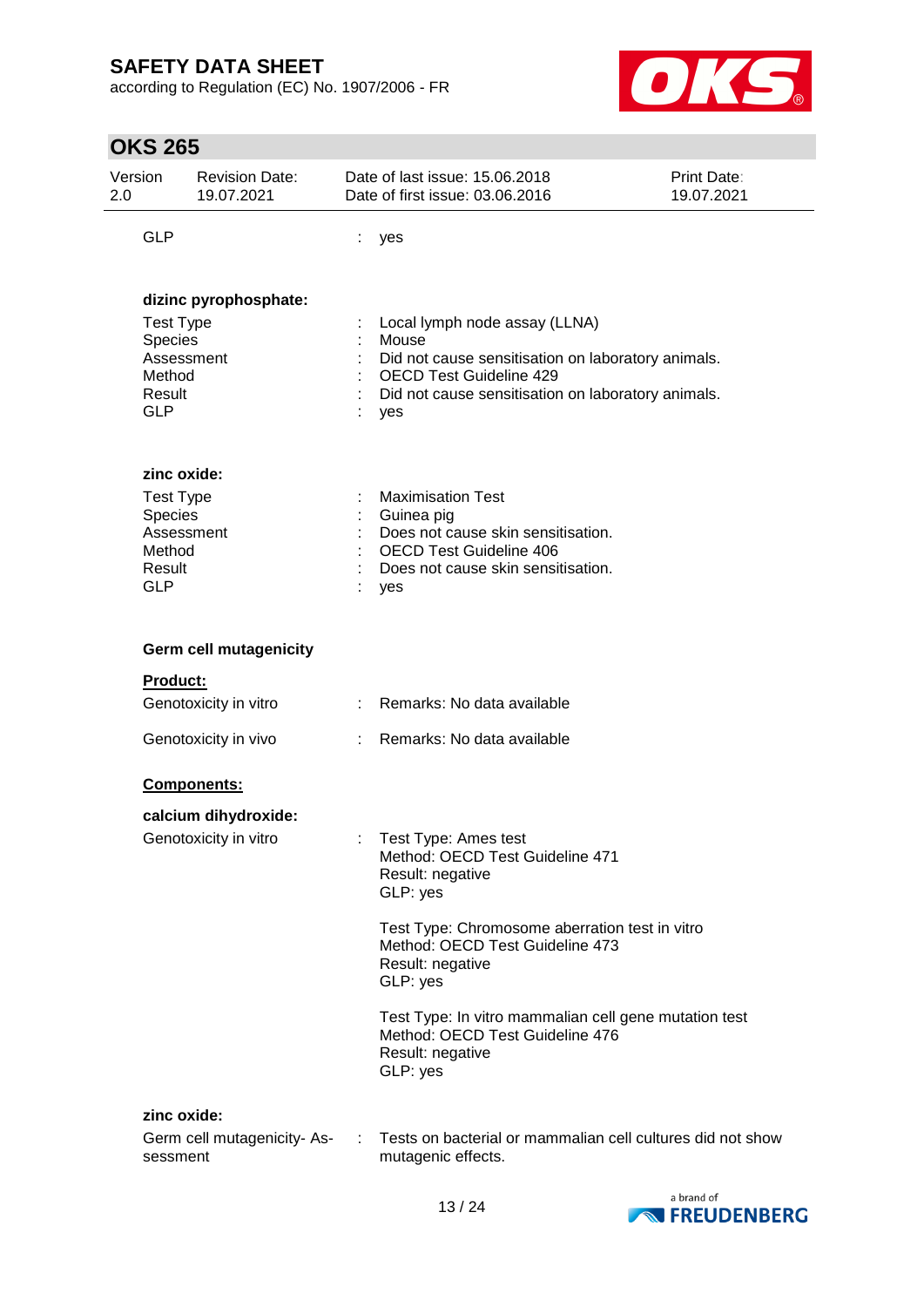according to Regulation (EC) No. 1907/2006 - FR



| Version<br>2.0 | <b>Revision Date:</b><br>19.07.2021     | Date of last issue: 15.06.2018<br>Date of first issue: 03.06.2016                                 | <b>Print Date:</b><br>19.07.2021 |
|----------------|-----------------------------------------|---------------------------------------------------------------------------------------------------|----------------------------------|
|                |                                         |                                                                                                   |                                  |
|                | Carcinogenicity                         |                                                                                                   |                                  |
|                | <b>Product:</b>                         |                                                                                                   |                                  |
|                | Remarks                                 | No data available                                                                                 |                                  |
|                | Components:                             |                                                                                                   |                                  |
|                | calcium dihydroxide:                    |                                                                                                   |                                  |
|                | Carcinogenicity - Assess-<br>ment       | No evidence of carcinogenicity in animal studies.<br>$\mathbb{Z}^{\times}$                        |                                  |
|                | zinc oxide:                             |                                                                                                   |                                  |
|                | ment                                    | Carcinogenicity - Assess- : Not classifiable as a human carcinogen.                               |                                  |
|                | <b>Reproductive toxicity</b>            |                                                                                                   |                                  |
|                | <b>Product:</b>                         |                                                                                                   |                                  |
|                | Effects on fertility                    | Remarks: No data available                                                                        |                                  |
|                | Effects on foetal develop-<br>ment      | : Remarks: No data available                                                                      |                                  |
|                | Components:                             |                                                                                                   |                                  |
|                | calcium dihydroxide:                    |                                                                                                   |                                  |
|                | Reproductive toxicity - As-<br>sessment | No toxicity to reproduction<br>$\mathcal{D}^{\mathcal{A}}$<br>No effects on or via lactation      |                                  |
|                | zinc oxide:                             |                                                                                                   |                                  |
|                | Reproductive toxicity - As-<br>sessment | No toxicity to reproduction<br>No toxicity to reproduction                                        |                                  |
|                | <b>STOT - single exposure</b>           |                                                                                                   |                                  |
|                | Components:                             |                                                                                                   |                                  |
|                | calcium dihydroxide:                    |                                                                                                   |                                  |
|                | Assessment                              | May cause respiratory irritation.                                                                 |                                  |
|                | zinc oxide:                             |                                                                                                   |                                  |
|                | Assessment                              | The substance or mixture is not classified as specific target<br>organ toxicant, single exposure. |                                  |

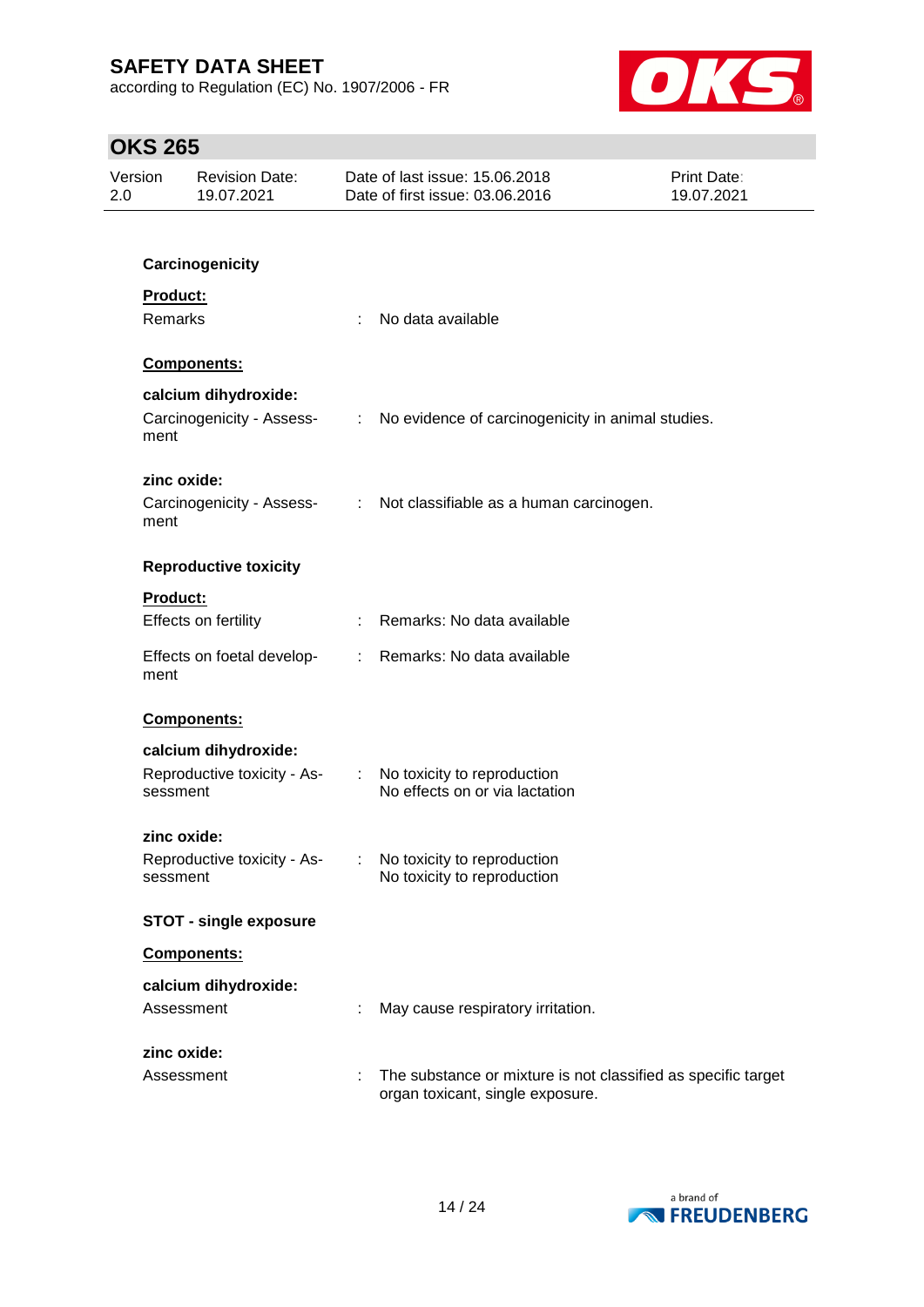according to Regulation (EC) No. 1907/2006 - FR



# **OKS 265**

| Version         | <b>Revision Date:</b><br>19.07.2021       | Date of last issue: 15,06,2018<br>Date of first issue: 03.06.2016                            | Print Date:<br>19.07.2021                                     |
|-----------------|-------------------------------------------|----------------------------------------------------------------------------------------------|---------------------------------------------------------------|
|                 | <b>STOT - repeated exposure</b>           |                                                                                              |                                                               |
|                 | Components:                               |                                                                                              |                                                               |
|                 | zinc oxide:                               |                                                                                              |                                                               |
|                 | Assessment                                | ÷<br>organ toxicant, repeated exposure.                                                      | The substance or mixture is not classified as specific target |
|                 | <b>Repeated dose toxicity</b>             |                                                                                              |                                                               |
| Product:        |                                           |                                                                                              |                                                               |
| <b>Remarks</b>  |                                           | This information is not available.<br>÷                                                      |                                                               |
|                 | <b>Aspiration toxicity</b>                |                                                                                              |                                                               |
| Product:        |                                           |                                                                                              |                                                               |
|                 | This information is not available.        |                                                                                              |                                                               |
|                 | Components:                               |                                                                                              |                                                               |
|                 | dizinc pyrophosphate:                     |                                                                                              |                                                               |
|                 | No aspiration toxicity classification     |                                                                                              |                                                               |
|                 | zinc oxide:                               |                                                                                              |                                                               |
|                 | No aspiration toxicity classification     |                                                                                              |                                                               |
|                 | <b>Further information</b>                |                                                                                              |                                                               |
| <b>Product:</b> |                                           |                                                                                              |                                                               |
| <b>Remarks</b>  |                                           | Ingestion causes irritation of upper respiratory system and<br>gastrointestinal disturbance. |                                                               |
|                 | <b>SECTION 12: Ecological information</b> |                                                                                              |                                                               |

## **12.1 Toxicity**

| <b>Product:</b>                                                                     |                                                                                                         |
|-------------------------------------------------------------------------------------|---------------------------------------------------------------------------------------------------------|
| Toxicity to fish                                                                    | Remarks: Toxic to aquatic organisms, may cause long-term<br>adverse effects in the aquatic environment. |
| Toxicity to daphnia and other : Remarks: No data available<br>aquatic invertebrates |                                                                                                         |
| Toxicity to algae/aquatic<br>plants                                                 | : Remarks: No data available                                                                            |
| Toxicity to microorganisms<br>- 11                                                  |                                                                                                         |

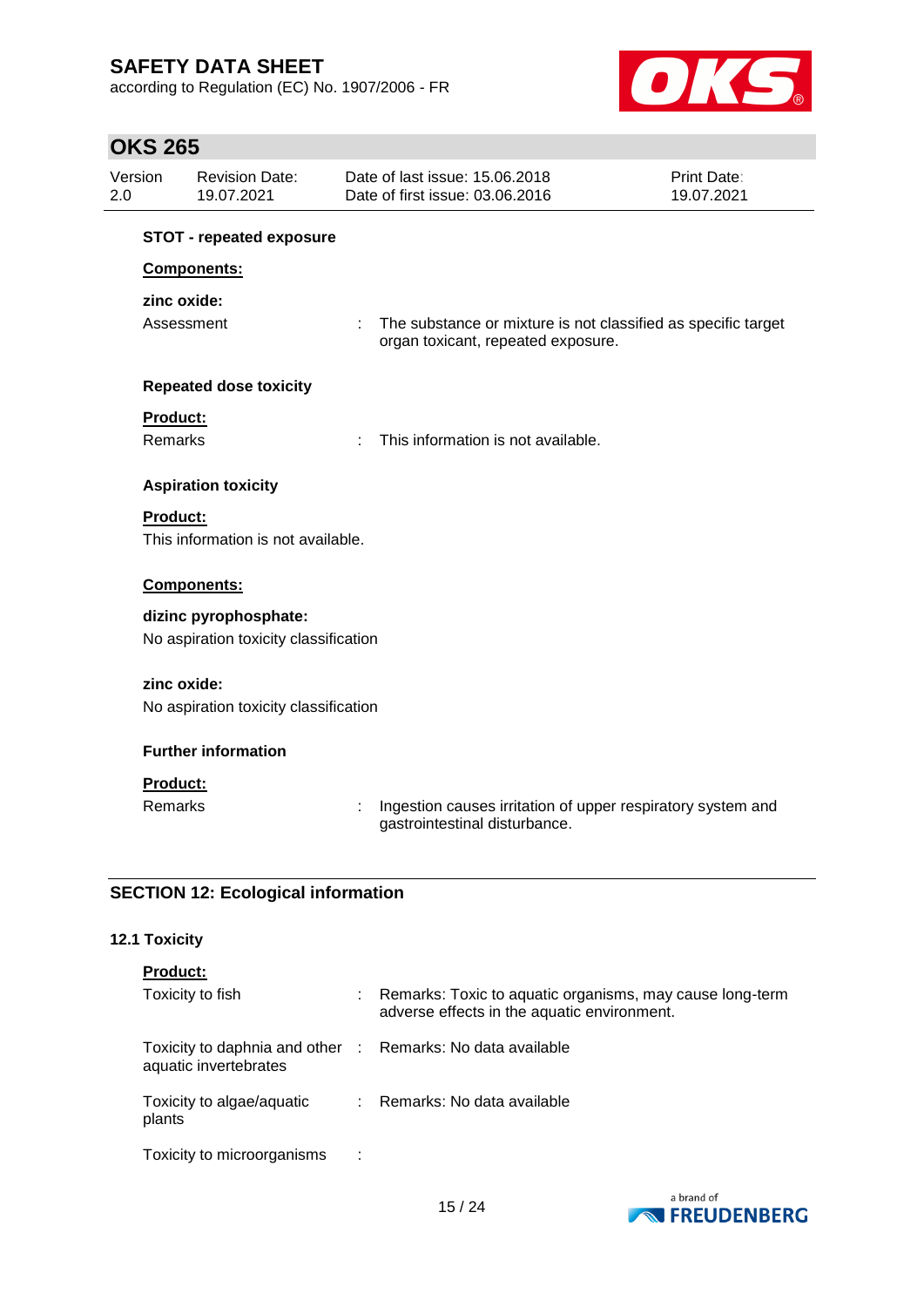according to Regulation (EC) No. 1907/2006 - FR



| <b>OKS 265</b> |              |                                                                  |    |                                                                     |                                                                                  |                                                              |
|----------------|--------------|------------------------------------------------------------------|----|---------------------------------------------------------------------|----------------------------------------------------------------------------------|--------------------------------------------------------------|
| Version<br>2.0 |              | <b>Revision Date:</b><br>19.07.2021                              |    | Date of last issue: 15.06.2018<br>Date of first issue: 03.06.2016   |                                                                                  | <b>Print Date:</b><br>19.07.2021                             |
|                |              |                                                                  |    | Remarks: No data available                                          |                                                                                  |                                                              |
|                |              | Components:                                                      |    |                                                                     |                                                                                  |                                                              |
|                |              | calcium dihydroxide:                                             |    |                                                                     |                                                                                  |                                                              |
|                |              | Toxicity to fish                                                 |    | Exposure time: 96 h<br>Test Type: static test<br>GLP: yes           | Method: OECD Test Guideline 203                                                  | LC50 (Oncorhynchus mykiss (rainbow trout)): 50,6 mg/l        |
|                |              | Toxicity to daphnia and other :<br>aquatic invertebrates         |    | Exposure time: 48 h<br>Test Type: static test<br>GLP: yes           | EC50 (Daphnia magna (Water flea)): 49,1 mg/l<br>Method: OECD Test Guideline 202  |                                                              |
|                | plants       | Toxicity to algae/aquatic                                        |    | mg/l<br>Exposure time: 72 h<br>Test Type: static test<br>GLP: yes   | Method: OECD Test Guideline 201                                                  | EC50 (Pseudokirchneriella subcapitata (green algae)): 184,57 |
|                | ic toxicity) | Toxicity to daphnia and other :<br>aquatic invertebrates (Chron- |    | NOEC: 32 mg/l<br>Exposure time: 14 d<br>Test Type: semi-static test | Species: Crangon crangon (shrimp)                                                |                                                              |
|                |              | dizinc pyrophosphate:                                            |    |                                                                     |                                                                                  |                                                              |
|                |              | Toxicity to fish                                                 |    | Exposure time: 96 h<br>Test Type: static test<br>GLP: yes           | LC50 (Danio rerio (zebra fish)): > 1,948 mg/l<br>Method: OECD Test Guideline 203 |                                                              |
|                |              | Toxicity to daphnia and other :<br>aquatic invertebrates         |    | Exposure time: 48 h<br>Test Type: static test                       | EC50 (Daphnia magna (Water flea)): < 5,6 mg/l<br>Method: OECD Test Guideline 202 |                                                              |
|                | plants       | Toxicity to algae/aquatic                                        | t. | mg/l<br>Exposure time: 72 h<br>Test Type: static test<br>GLP: yes   | Method: OECD Test Guideline 201                                                  | EC50 (Pseudokirchneriella subcapitata (green algae)): 0,233  |
|                | icity)       | M-Factor (Acute aquatic tox- :                                   |    | 1                                                                   |                                                                                  |                                                              |
|                |              | M-Factor (Chronic aquatic                                        |    | 1                                                                   |                                                                                  |                                                              |

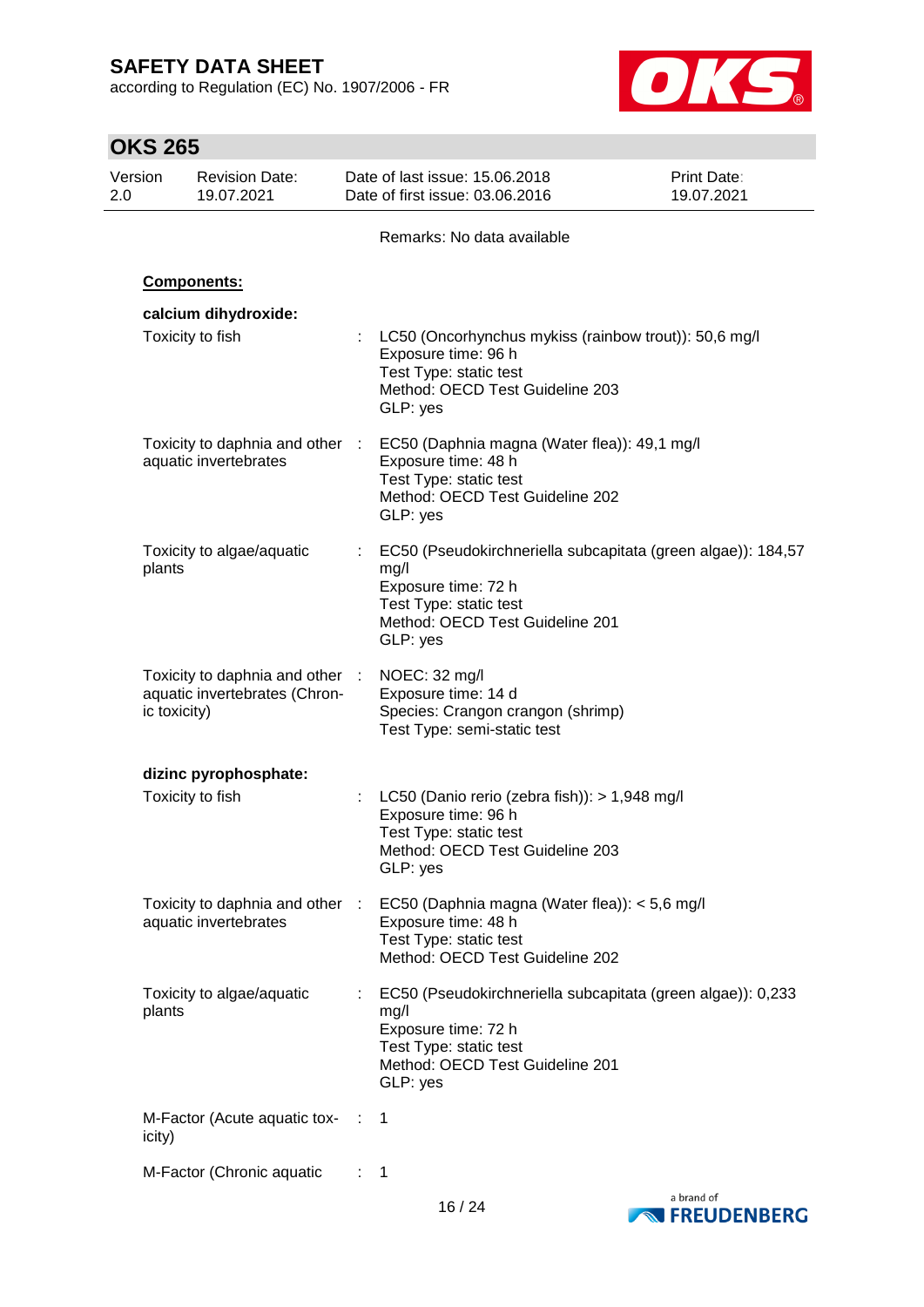according to Regulation (EC) No. 1907/2006 - FR



| 2.0       | Version         | <b>Revision Date:</b><br>19.07.2021                              |   | Date of last issue: 15.06.2018<br>Date of first issue: 03.06.2016                                                                                                   | Print Date:<br>19.07.2021 |  |
|-----------|-----------------|------------------------------------------------------------------|---|---------------------------------------------------------------------------------------------------------------------------------------------------------------------|---------------------------|--|
| toxicity) |                 |                                                                  |   |                                                                                                                                                                     |                           |  |
|           | zinc oxide:     | Toxicity to fish                                                 |   | LC50 (Danio rerio (zebra fish)): 1,55 mg/l<br>Exposure time: 96 h<br>Test Type: static test                                                                         |                           |  |
|           |                 | Toxicity to daphnia and other :<br>aquatic invertebrates         |   | EC50 (Daphnia magna (Water flea)): 1 mg/l<br>Exposure time: 48 h<br>Test Type: static test<br>Method: OECD Test Guideline 202                                       |                           |  |
|           | plants          | Toxicity to algae/aquatic                                        |   | EC50 (Pseudokirchneriella subcapitata (green algae)): 0,136<br>mg/l<br>Exposure time: 72 h<br>Test Type: static test<br>Method: OECD Test Guideline 201<br>GLP: yes |                           |  |
|           | icity)          | M-Factor (Acute aquatic tox-                                     |   | $\mathbf 1$                                                                                                                                                         |                           |  |
|           |                 | Toxicity to microorganisms                                       | ÷ | EC50 (activated sludge): $> 1.000$ mg/l<br>Exposure time: 3 h<br>Method: OECD Test Guideline 209<br>GLP: yes                                                        |                           |  |
|           | ic toxicity)    | Toxicity to daphnia and other :<br>aquatic invertebrates (Chron- |   | $0,04$ mg/l<br>Exposure time: 21 d<br>Species: Daphnia magna (Water flea)<br>Test Type: semi-static test<br>Method: OECD Test Guideline 211                         |                           |  |
|           | toxicity)       | M-Factor (Chronic aquatic                                        | ÷ | 1                                                                                                                                                                   |                           |  |
|           |                 | 12.2 Persistence and degradability                               |   |                                                                                                                                                                     |                           |  |
|           | <b>Product:</b> | Biodegradability                                                 |   | Remarks: No data available                                                                                                                                          |                           |  |
|           | ity             | Physico-chemical removabil- :                                    |   | Remarks: No data available                                                                                                                                          |                           |  |
|           |                 | Components:                                                      |   |                                                                                                                                                                     |                           |  |
|           |                 | calcium dihydroxide:<br>Biodegradability                         |   | Remarks: The methods for determining the biological degra-<br>dability are not applicable to inorganic substances.                                                  |                           |  |

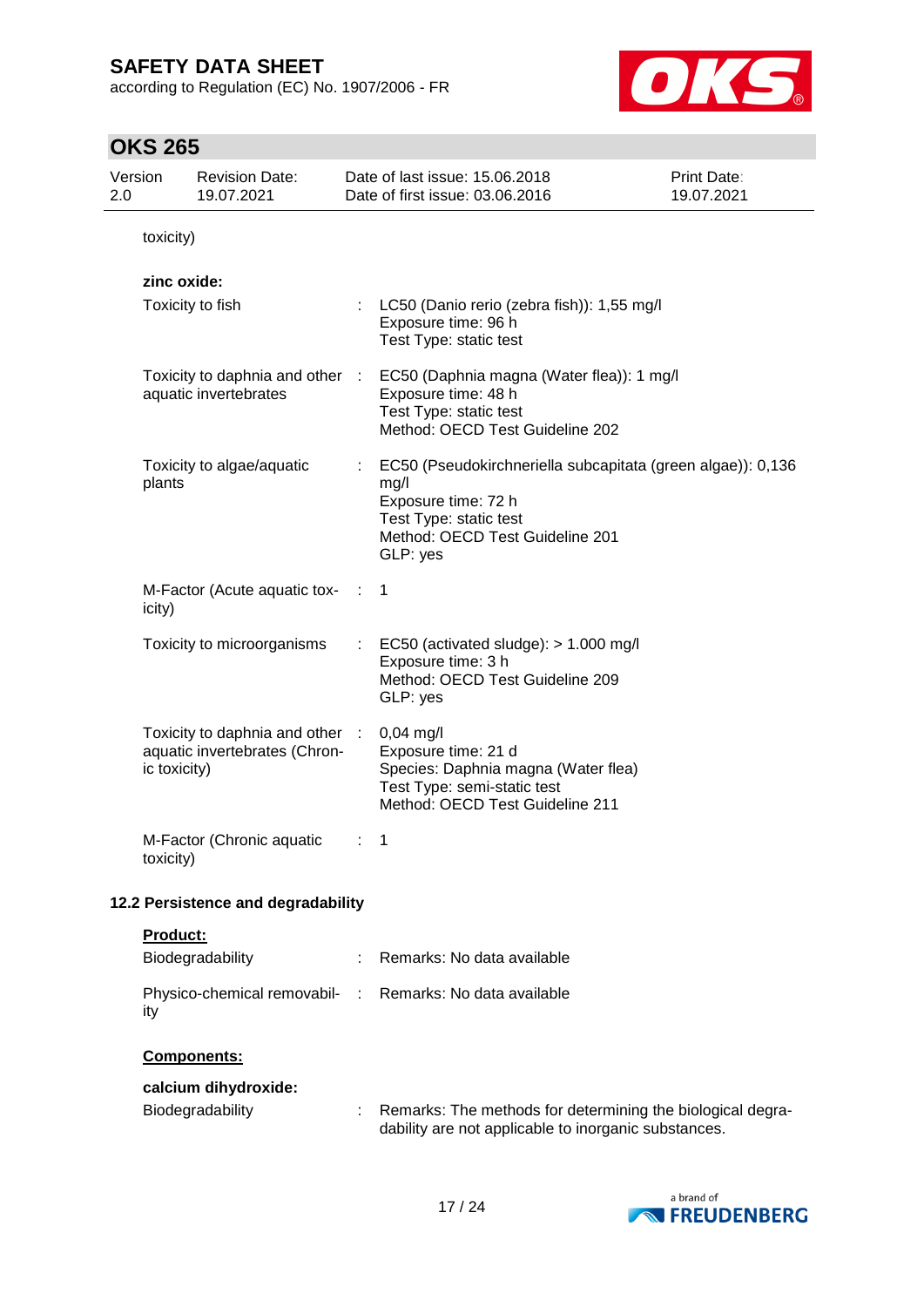according to Regulation (EC) No. 1907/2006 - FR



| Version<br>2.0 |                            | <b>Revision Date:</b><br>19.07.2021                |    | Date of last issue: 15,06,2018<br>Date of first issue: 03.06.2016                                                                                                                                                                                                         | Print Date:<br>19.07.2021 |  |
|----------------|----------------------------|----------------------------------------------------|----|---------------------------------------------------------------------------------------------------------------------------------------------------------------------------------------------------------------------------------------------------------------------------|---------------------------|--|
|                | zinc oxide:                |                                                    |    |                                                                                                                                                                                                                                                                           |                           |  |
|                |                            | Biodegradability                                   |    | Remarks: The methods for determining biodegradability are<br>not applicable to inorganic substances.                                                                                                                                                                      |                           |  |
|                |                            | 12.3 Bioaccumulative potential                     |    |                                                                                                                                                                                                                                                                           |                           |  |
|                | <b>Product:</b>            | Bioaccumulation                                    |    | Remarks: This mixture contains no substance considered to<br>be persistent, bioaccumulating and toxic (PBT).<br>This mixture contains no substance considered to be very<br>persistent and very bioaccumulating (vPvB).                                                   |                           |  |
|                |                            | 12.4 Mobility in soil                              |    |                                                                                                                                                                                                                                                                           |                           |  |
|                | <b>Product:</b>            |                                                    |    |                                                                                                                                                                                                                                                                           |                           |  |
|                | Mobility                   |                                                    |    | Remarks: No data available                                                                                                                                                                                                                                                |                           |  |
|                |                            | Distribution among environ-<br>mental compartments | ÷. | Remarks: No data available                                                                                                                                                                                                                                                |                           |  |
|                |                            | 12.5 Results of PBT and vPvB assessment            |    |                                                                                                                                                                                                                                                                           |                           |  |
|                | Product:                   |                                                    |    |                                                                                                                                                                                                                                                                           |                           |  |
|                | Assessment                 |                                                    |    | This substance/mixture contains no components considered<br>to be either persistent, bioaccumulative and toxic (PBT), or<br>very persistent and very bioaccumulative (vPvB) at levels of<br>0.1% or higher                                                                |                           |  |
|                |                            | <b>Components:</b>                                 |    |                                                                                                                                                                                                                                                                           |                           |  |
|                |                            | dizinc pyrophosphate:                              |    |                                                                                                                                                                                                                                                                           |                           |  |
|                | Assessment                 |                                                    |    | This substance is not considered to be persistent, bioaccumu-<br>lating and toxic (PBT) This substance is not considered to be<br>very persistent and very bioaccumulating (vPvB)                                                                                         |                           |  |
|                | zinc oxide:                |                                                    |    |                                                                                                                                                                                                                                                                           |                           |  |
|                | Assessment                 |                                                    |    | Remarks: Not applicable                                                                                                                                                                                                                                                   |                           |  |
|                | 12.6 Other adverse effects |                                                    |    |                                                                                                                                                                                                                                                                           |                           |  |
|                | Product:                   |                                                    |    |                                                                                                                                                                                                                                                                           |                           |  |
|                | tial                       | Endocrine disrupting poten-                        | ÷  | The substance/mixture does not contain components consid-<br>ered to have endocrine disrupting properties according to<br>REACH Article 57(f) or Commission Delegated regulation<br>(EU) 2017/2100 or Commission Regulation (EU) 2018/605 at<br>levels of 0.1% or higher. |                           |  |
|                | mation                     | Additional ecological infor-                       |    | Toxic to aquatic life with long lasting effects.                                                                                                                                                                                                                          |                           |  |

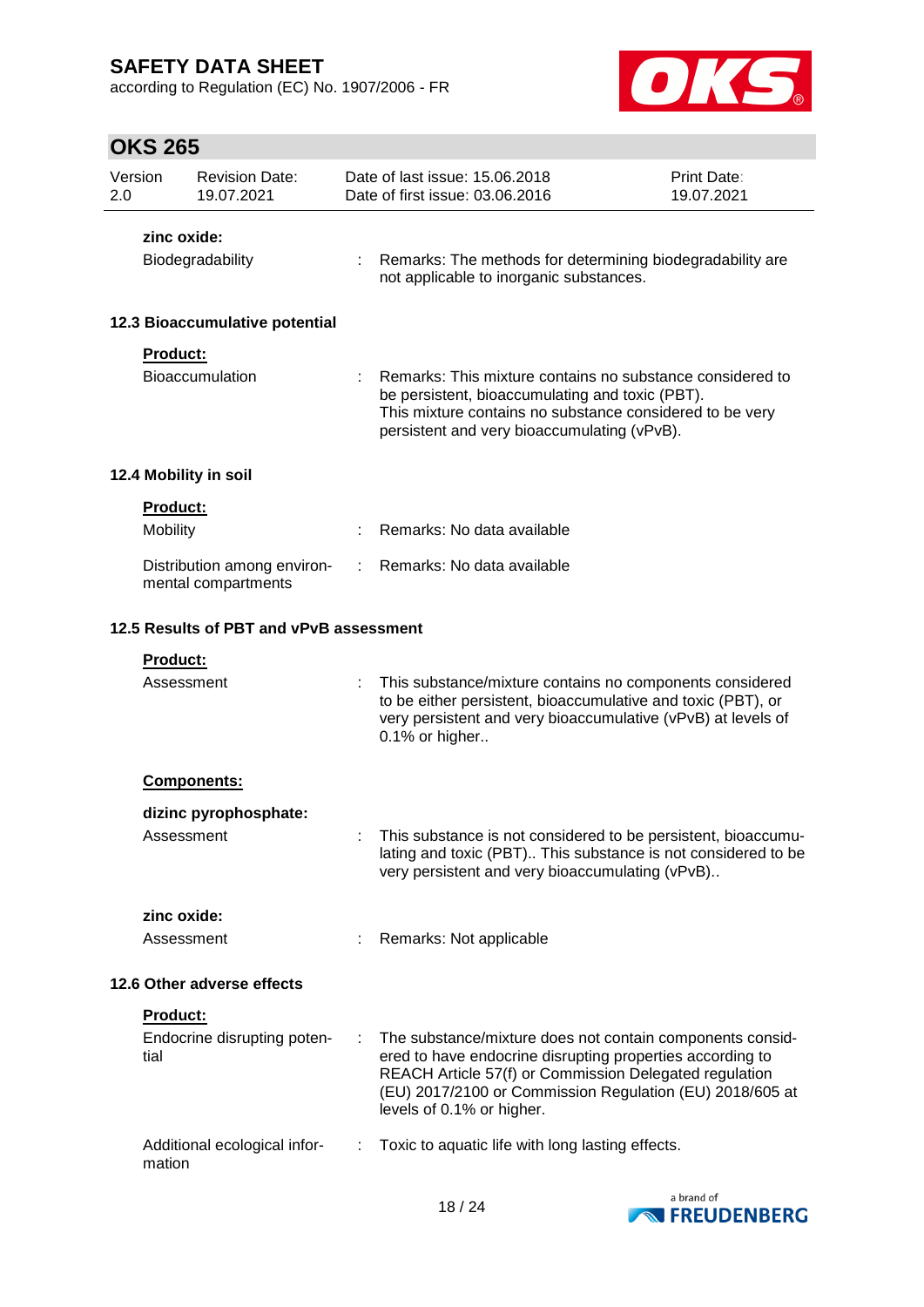according to Regulation (EC) No. 1907/2006 - FR



# **OKS 265**

| Version | <b>Revision Date:</b> | Date of last issue: 15,06,2018  | <b>Print Date:</b> |
|---------|-----------------------|---------------------------------|--------------------|
| 2.0     | 19.07.2021            | Date of first issue: 03.06.2016 | 19.07.2021         |

## **SECTION 13: Disposal considerations**

| 13.1 Waste treatment methods |                                                                                                                                                                                                                    |
|------------------------------|--------------------------------------------------------------------------------------------------------------------------------------------------------------------------------------------------------------------|
| Product                      | The product should not be allowed to enter drains, water<br>courses or the soil.<br>Do not dispose of with domestic refuse.<br>Dispose of as hazardous waste in compliance with local and<br>national regulations. |
|                              | Waste codes should be assigned by the user based on the<br>application for which the product was used.                                                                                                             |
| Contaminated packaging       | : Packaging that is not properly emptied must be disposed of as<br>the unused product.<br>Dispose of waste product or used containers according to<br>local regulations.                                           |
|                              | The following Waste Codes are only suggestions:                                                                                                                                                                    |
| Waste Code                   | used product, unused product<br>12 01 12*, spent waxes and fats                                                                                                                                                    |
|                              | uncleaned packagings<br>15 01 10, packaging containing residues of or contaminated<br>by hazardous substances                                                                                                      |

## **SECTION 14: Transport information**

## **14.1 UN number**

| <b>ADN</b>                   | : UN 3077                                                                         |
|------------------------------|-----------------------------------------------------------------------------------|
| <b>ADR</b>                   | $:$ UN 3077                                                                       |
| <b>RID</b>                   | $:$ UN 3077                                                                       |
| <b>IMDG</b>                  | : UN 3077                                                                         |
| <b>IATA</b>                  | <b>UN 3077</b>                                                                    |
| 14.2 UN proper shipping name |                                                                                   |
| <b>ADN</b>                   | : ENVIRONMENTALLY HAZARDOUS SUBSTANCE, SOLID,<br>N.O.S.<br>(dizinc pyrophosphate) |
| <b>ADR</b>                   | : ENVIRONMENTALLY HAZARDOUS SUBSTANCE, SOLID,<br>N.O.S.<br>(dizinc pyrophosphate) |

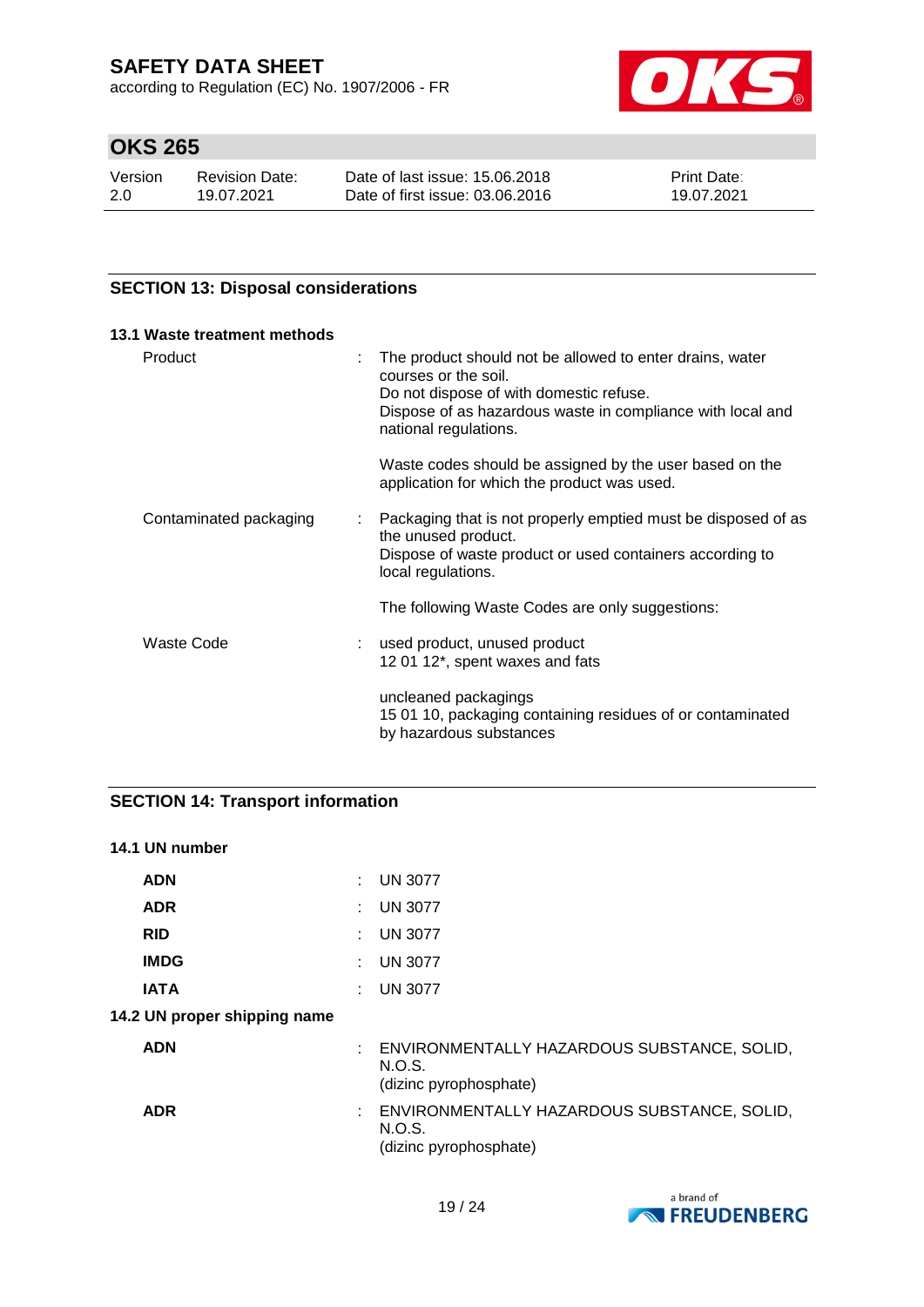according to Regulation (EC) No. 1907/2006 - FR



| Version<br>2.0 |                                   | <b>Revision Date:</b><br>19.07.2021                                                |   | Date of last issue: 15.06.2018<br>Print Date:<br>Date of first issue: 03.06.2016<br>19.07.2021 |  |
|----------------|-----------------------------------|------------------------------------------------------------------------------------|---|------------------------------------------------------------------------------------------------|--|
|                | <b>RID</b>                        |                                                                                    |   | ENVIRONMENTALLY HAZARDOUS SUBSTANCE, SOLID,<br>N.O.S.<br>(dizinc pyrophosphate)                |  |
|                | <b>IMDG</b>                       |                                                                                    |   | ENVIRONMENTALLY HAZARDOUS SUBSTANCE, SOLID,<br>N.O.S.<br>(dizinc pyrophosphate)                |  |
|                | <b>IATA</b>                       |                                                                                    |   | Environmentally hazardous substance, solid, n.o.s.<br>(dizinc pyrophosphate)                   |  |
|                |                                   | 14.3 Transport hazard class(es)                                                    |   |                                                                                                |  |
|                | <b>ADN</b>                        |                                                                                    | ÷ | 9                                                                                              |  |
|                | <b>ADR</b>                        |                                                                                    | ÷ | 9                                                                                              |  |
|                | <b>RID</b>                        |                                                                                    |   | 9                                                                                              |  |
|                | <b>IMDG</b>                       |                                                                                    |   | 9                                                                                              |  |
|                | <b>IATA</b>                       |                                                                                    |   | 9                                                                                              |  |
|                |                                   | 14.4 Packing group                                                                 |   |                                                                                                |  |
|                | <b>ADN</b><br>Labels              | Packing group<br><b>Classification Code</b><br><b>Hazard Identification Number</b> |   | Ш<br>M7<br>90<br>9                                                                             |  |
|                | <b>ADR</b><br>Labels              | Packing group<br><b>Classification Code</b><br><b>Hazard Identification Number</b> |   | $\mathbf{III}$<br>M7<br>90<br>9                                                                |  |
|                | <b>RID</b><br>Labels              | Packing group<br><b>Classification Code</b><br>Hazard Identification Number : 90   |   | Ш<br>M7<br>9                                                                                   |  |
|                | <b>IMDG</b><br>Labels<br>EmS Code | Packing group                                                                      |   | $\mathbf{III}$<br>9<br>: F-A, S-F                                                              |  |
|                | <b>IATA (Cargo)</b><br>aircraft)  | Packing instruction (cargo                                                         |   | 956                                                                                            |  |
|                | Labels                            | Packing instruction (LQ)<br>Packing group                                          |   | Y956<br>Ш<br>Miscellaneous                                                                     |  |
|                | ger aircraft)                     | <b>IATA (Passenger)</b><br>Packing instruction (passen- :                          |   | 956                                                                                            |  |
|                |                                   | Packing instruction (LQ)                                                           |   | Y956                                                                                           |  |

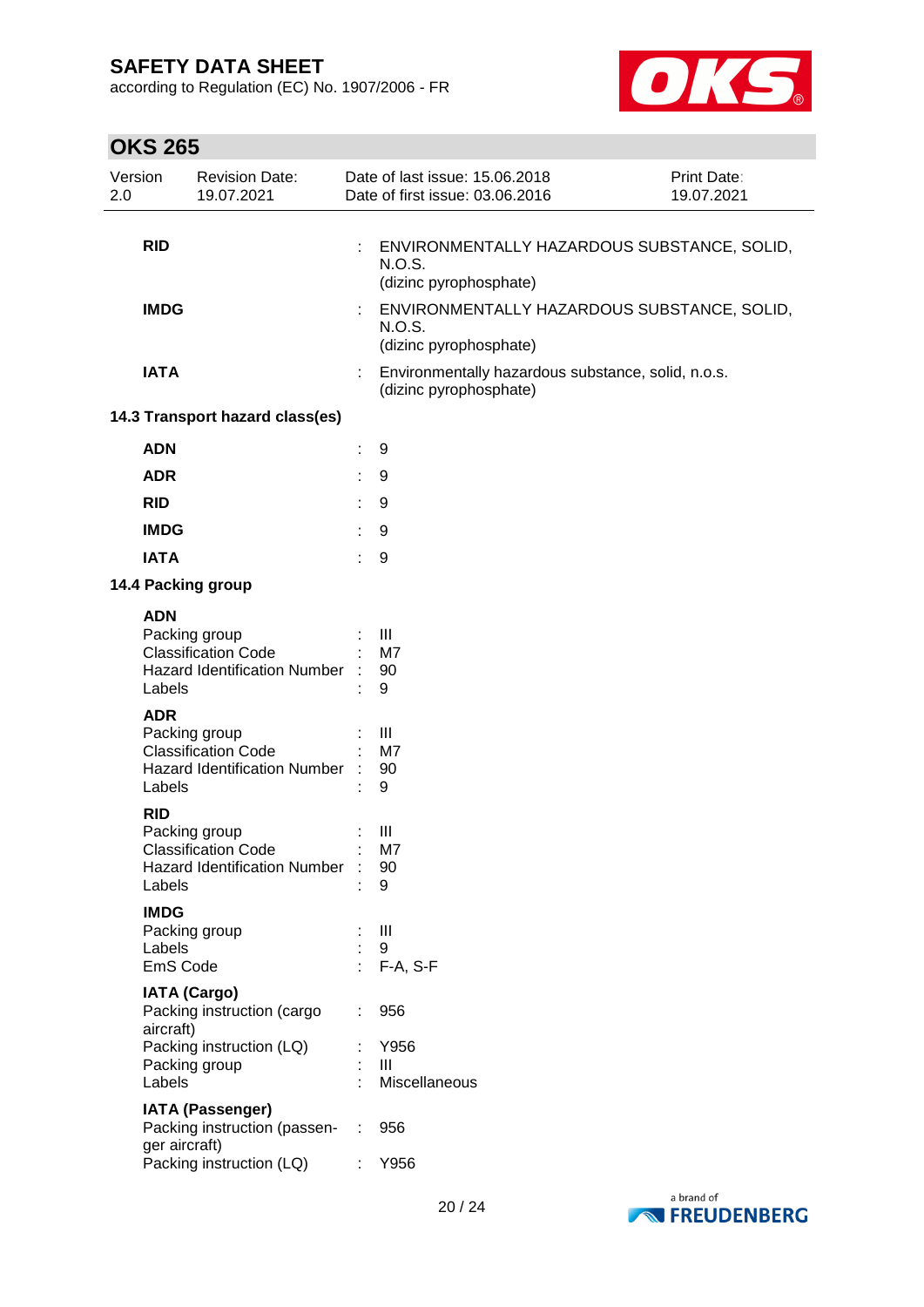according to Regulation (EC) No. 1907/2006 - FR



## **OKS 265**

| Version<br>2.0 |                     | <b>Revision Date:</b><br>19.07.2021                         |    | Date of last issue: 15.06.2018<br>Date of first issue: 03.06.2016 | <b>Print Date:</b><br>19.07.2021 |
|----------------|---------------------|-------------------------------------------------------------|----|-------------------------------------------------------------------|----------------------------------|
|                | Labels              | Packing group                                               |    | -III<br>Miscellaneous                                             |                                  |
|                |                     | <b>14.5 Environmental hazards</b>                           |    |                                                                   |                                  |
|                | <b>ADN</b>          | Environmentally hazardous                                   | ÷. | yes                                                               |                                  |
|                | <b>ADR</b>          | Environmentally hazardous                                   | t. | yes                                                               |                                  |
|                | <b>RID</b>          | Environmentally hazardous                                   | t. | yes                                                               |                                  |
|                | <b>IMDG</b>         | Marine pollutant                                            |    | yes                                                               |                                  |
|                |                     | <b>IATA (Passenger)</b><br><b>Environmentally hazardous</b> | ÷. | yes                                                               |                                  |
|                | <b>IATA (Cargo)</b> | <b>Environmentally hazardous</b>                            |    | yes                                                               |                                  |

## **14.6 Special precautions for user**

The transport classification(s) provided herein are for informational purposes only, and solely based upon the properties of the unpackaged material as it is described within this Safety Data Sheet. Transportation classifications may vary by mode of transportation, package sizes, and variations in regional or country regulations.

#### **14.7 Transport in bulk according to Annex II of Marpol and the IBC Code**

s and  $\mathbb{R}^2$  : Not applicable for product as supplied.

## **SECTION 15: Regulatory information**

#### **15.1 Safety, health and environmental regulations/legislation specific for the substance or mixture**

| REACH - Candidate List of Substances of Very High<br>Concern for Authorisation (Article 59).                                           |    | : This product does not contain sub-<br>stances of very high concern (Regu-<br>lation (EC) No 1907/2006 (REACH),<br>Article 57). |
|----------------------------------------------------------------------------------------------------------------------------------------|----|----------------------------------------------------------------------------------------------------------------------------------|
| REACH - List of substances subject to authorisation<br>(Annex XIV)                                                                     |    | Not applicable                                                                                                                   |
| Regulation (EC) No 1005/2009 on substances that de-<br>plete the ozone layer                                                           | ÷  | Not applicable                                                                                                                   |
| Regulation (EU) 2019/1021 on persistent organic pollu-<br>tants (recast)                                                               | ÷  | Not applicable                                                                                                                   |
| Regulation (EC) No 649/2012 of the European Parlia-<br>ment and the Council concerning the export and import<br>of dangerous chemicals | ÷. | Not applicable                                                                                                                   |
| REACH - Restrictions on the manufacture, placing on<br>the market and use of certain dangerous substances,                             |    | Not applicable                                                                                                                   |
|                                                                                                                                        |    | a hrand of                                                                                                                       |

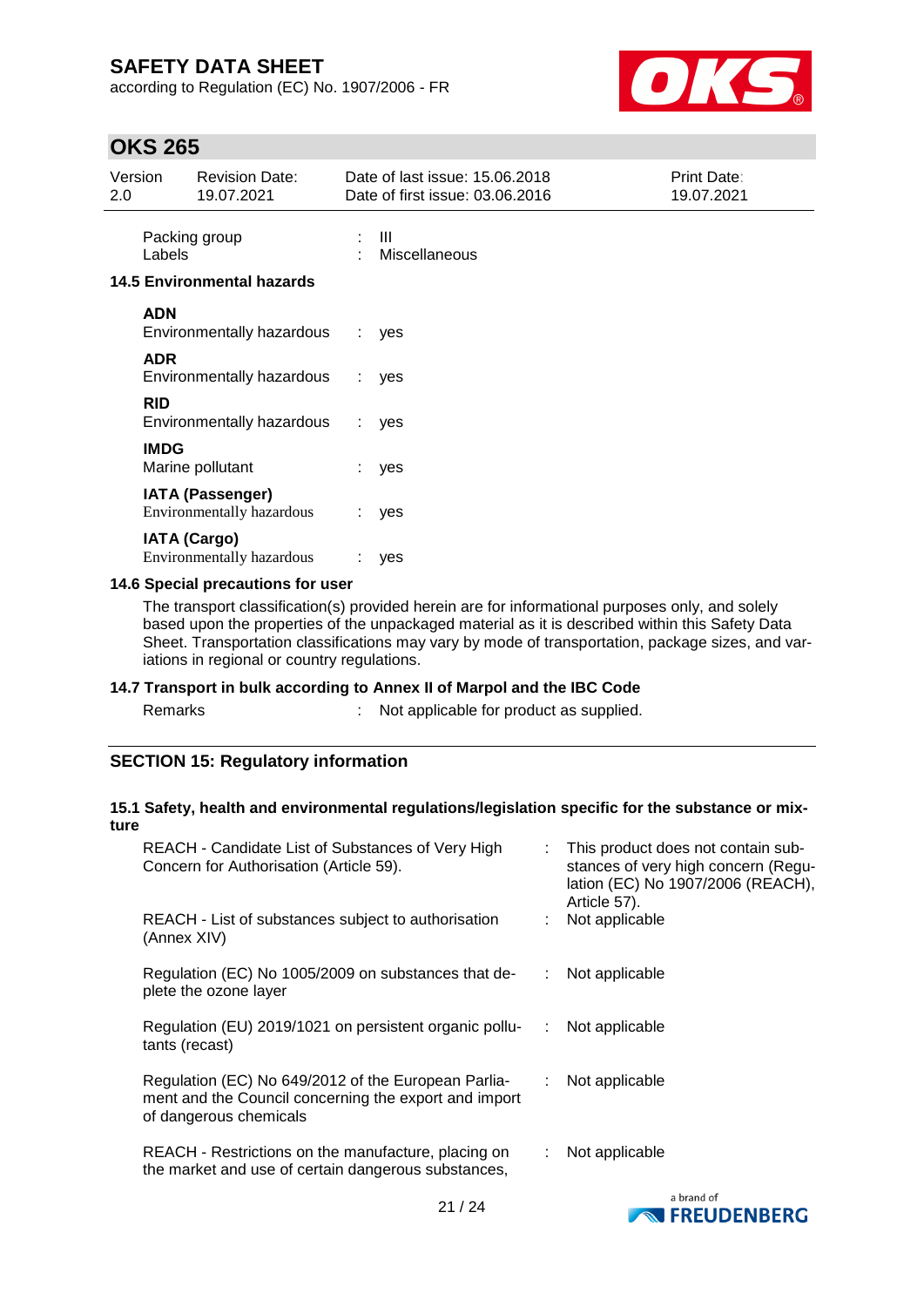according to Regulation (EC) No. 1907/2006 - FR



## **OKS 265**

| Version | Revision Date: | Date of last issue: 15,06,2018  | <b>Print Date:</b> |
|---------|----------------|---------------------------------|--------------------|
| 2.0     | 19.07.2021     | Date of first issue: 03.06.2016 | 19.07.2021         |

preparations and articles (Annex XVII)

| major-accident hazards involving dangerous substances.<br>E <sub>2</sub>                                         | Seveso III: Directive 2012/18/EU of the European Parliament and of the Council on the control of<br><b>ENVIRONMENTAL</b><br><b>HAZARDS</b> |
|------------------------------------------------------------------------------------------------------------------|--------------------------------------------------------------------------------------------------------------------------------------------|
| Occupational Illnesses (R- : 36, 34, 15, 15 bis<br>461-3, France)                                                |                                                                                                                                            |
| sion (R4624-18)                                                                                                  | Reinforced medical supervi- : The product has no CMR properties                                                                            |
| Installations classified for the $\therefore$ 4511<br>protection of the environment<br>(Environment Code R511-9) |                                                                                                                                            |
| Volatile organic compounds                                                                                       | : Directive 2010/75/EU of 24 November 2010 on industrial<br>emissions (integrated pollution prevention and control)<br>Not applicable      |

## **15.2 Chemical safety assessment**

This information is not available.

#### **SECTION 16: Other information**

#### **Full text of H-Statements**

| : Causes skin irritation.                               |
|---------------------------------------------------------|
| : Causes serious eye damage.                            |
| : May cause respiratory irritation.                     |
| $\therefore$ Very toxic to aquatic life.                |
| : Very toxic to aquatic life with long lasting effects. |
|                                                         |

#### **Full text of other abbreviations**

| 2017/164/EU         | Europe. Commission Directive 2017/164/EU establishing a<br>fourth list of indicative occupational exposure limit values |
|---------------------|-------------------------------------------------------------------------------------------------------------------------|
| FR VLE              | : France. Occupational Exposure Limits (INRS)                                                                           |
| 2017/164/EU / STEL  | : Short term exposure limit                                                                                             |
| 2017/164/EU / TWA   | : Limit Value - eight hours                                                                                             |
| FR VLE / VME        | : Time Weighted Average                                                                                                 |
| FR VLE / VLCT (VLE) | : Short Term Exposure Limit                                                                                             |

ADN - European Agreement concerning the International Carriage of Dangerous Goods by Inland Waterways; ADR - European Agreement concerning the International Carriage of Dangerous Goods by Road; AIIC - Australian Inventory of Industrial Chemicals; ASTM - American Society for

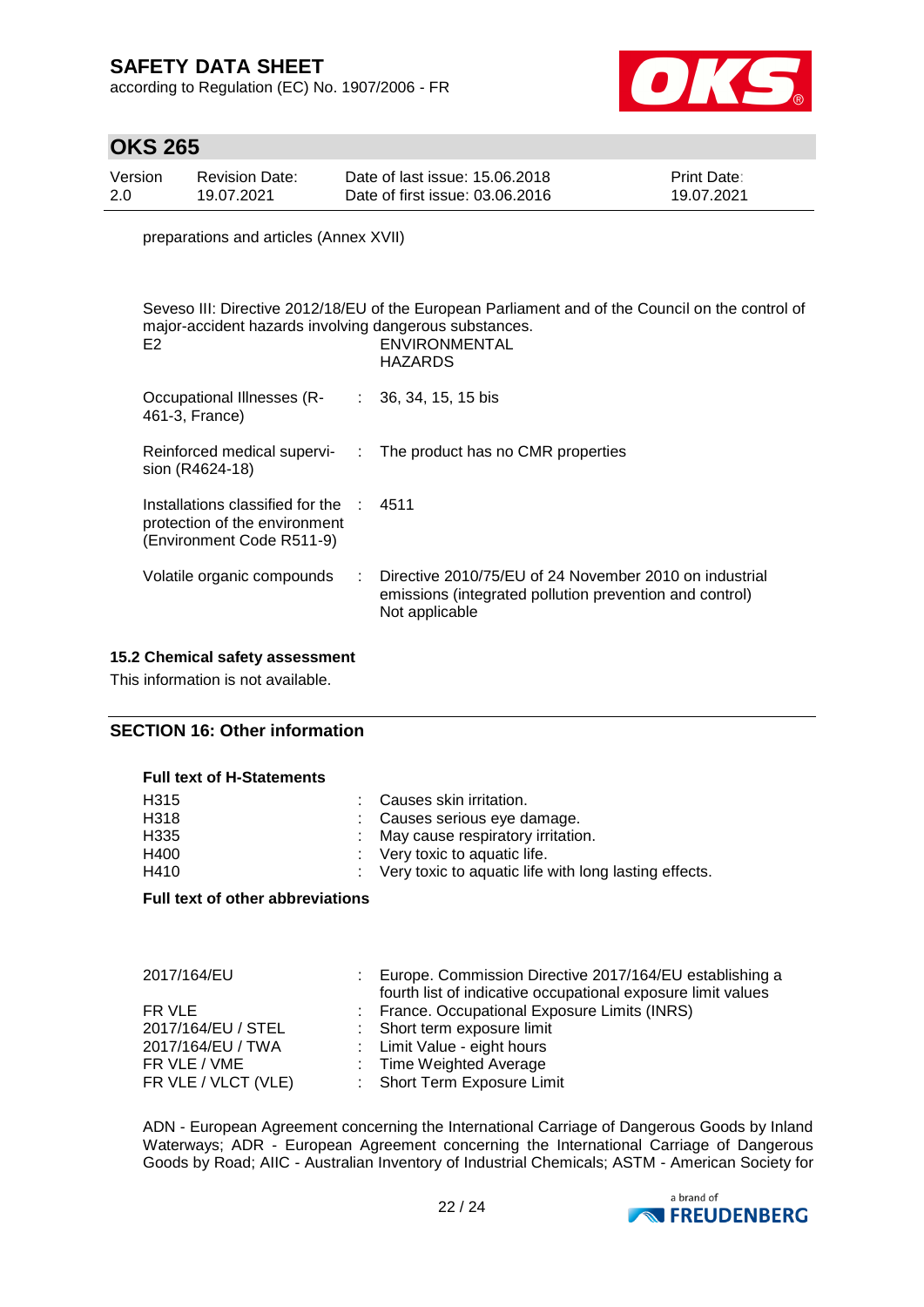according to Regulation (EC) No. 1907/2006 - FR



## **OKS 265**

| Version | Revision Date: | Date of last issue: 15.06.2018  | <b>Print Date:</b> |
|---------|----------------|---------------------------------|--------------------|
| 2.0     | 19.07.2021     | Date of first issue: 03.06.2016 | 19.07.2021         |

the Testing of Materials; bw - Body weight; CLP - Classification Labelling Packaging Regulation; Regulation (EC) No 1272/2008; CMR - Carcinogen, Mutagen or Reproductive Toxicant; DIN - Standard of the German Institute for Standardisation; DSL - Domestic Substances List (Canada); ECHA - European Chemicals Agency; EC-Number - European Community number; ECx - Concentration associated with x% response; ELx - Loading rate associated with x% response; EmS - Emergency Schedule; ENCS - Existing and New Chemical Substances (Japan); ErCx - Concentration associated with x% growth rate response; GHS - Globally Harmonized System; GLP - Good Laboratory Practice; IARC - International Agency for Research on Cancer; IATA - International Air Transport Association; IBC - International Code for the Construction and Equipment of Ships carrying Dangerous Chemicals in Bulk; IC50 - Half maximal inhibitory concentration; ICAO - International Civil Aviation Organization; IECSC - Inventory of Existing Chemical Substances in China; IMDG - International Maritime Dangerous Goods; IMO - International Maritime Organization; ISHL - Industrial Safety and Health Law (Japan); ISO - International Organisation for Standardization; KECI - Korea Existing Chemicals Inventory; LC50 - Lethal Concentration to 50 % of a test population; LD50 - Lethal Dose to 50% of a test population (Median Lethal Dose); MARPOL - International Convention for the Prevention of Pollution from Ships; n.o.s. - Not Otherwise Specified; NO(A)EC - No Observed (Adverse) Effect Concentration; NO(A)EL - No Observed (Adverse) Effect Level; NOELR - No Observable Effect Loading Rate; NZIoC - New Zealand Inventory of Chemicals; OECD - Organization for Economic Co-operation and Development; OPPTS - Office of Chemical Safety and Pollution Prevention; PBT - Persistent, Bioaccumulative and Toxic substance; PICCS - Philippines Inventory of Chemicals and Chemical Substances; (Q)SAR - (Quantitative) Structure Activity Relationship; REACH - Regulation (EC) No 1907/2006 of the European Parliament and of the Council concerning the Registration, Evaluation, Authorisation and Restriction of Chemicals; RID - Regulations concerning the International Carriage of Dangerous Goods by Rail; SADT - Self-Accelerating Decomposition Temperature; SDS - Safety Data Sheet; SVHC - Substance of Very High Concern; TCSI - Taiwan Chemical Substance Inventory; TRGS - Technical Rule for Hazardous Substances; TSCA - Toxic Substances Control Act (United States); UN - United Nations; vPvB - Very Persistent and Very Bioaccumulative

#### **Further information**

| <b>Classification of the mixture:</b> |      | <b>Classification procedure:</b> |  |
|---------------------------------------|------|----------------------------------|--|
| Skin Irrit, 2                         | H315 | Calculation method               |  |
| Eve Dam. 1                            | H318 | Calculation method               |  |
| <b>Aquatic Chronic 2</b>              | H411 | Calculation method               |  |

This safety data sheet applies only to products as originally packed and labelled. The information contained therein may not be reproduced or modified without our express written permission. Any forwarding of this document is only permitted to the extent required by law. Any further, in particular public, dissemination of the safety data sheet (e.g. as a document for download from the Internet) is not permitted without our express written consent. We provide our customers with amended safety data sheets as prescribed by law. The customer is responsible for passing on safety data sheets and any amendments contained therein to its own customers, employees and other users of the product. We provide no guarantee that safety data sheets received by users from third parties are up-to-date. All information and instructions in this safety data sheet have been compiled to the best of our knowledge and are based on the information available to us on the day of publication. The information provided is intended to describe the product in relation to the required safety measures; it is neither an assurance of characteristics nor a guarantee of the product's suitability for particular applications and does not justify any contractual legal relationship. The existence of a safety data sheet for a particular jurisdiction does not necessarily mean